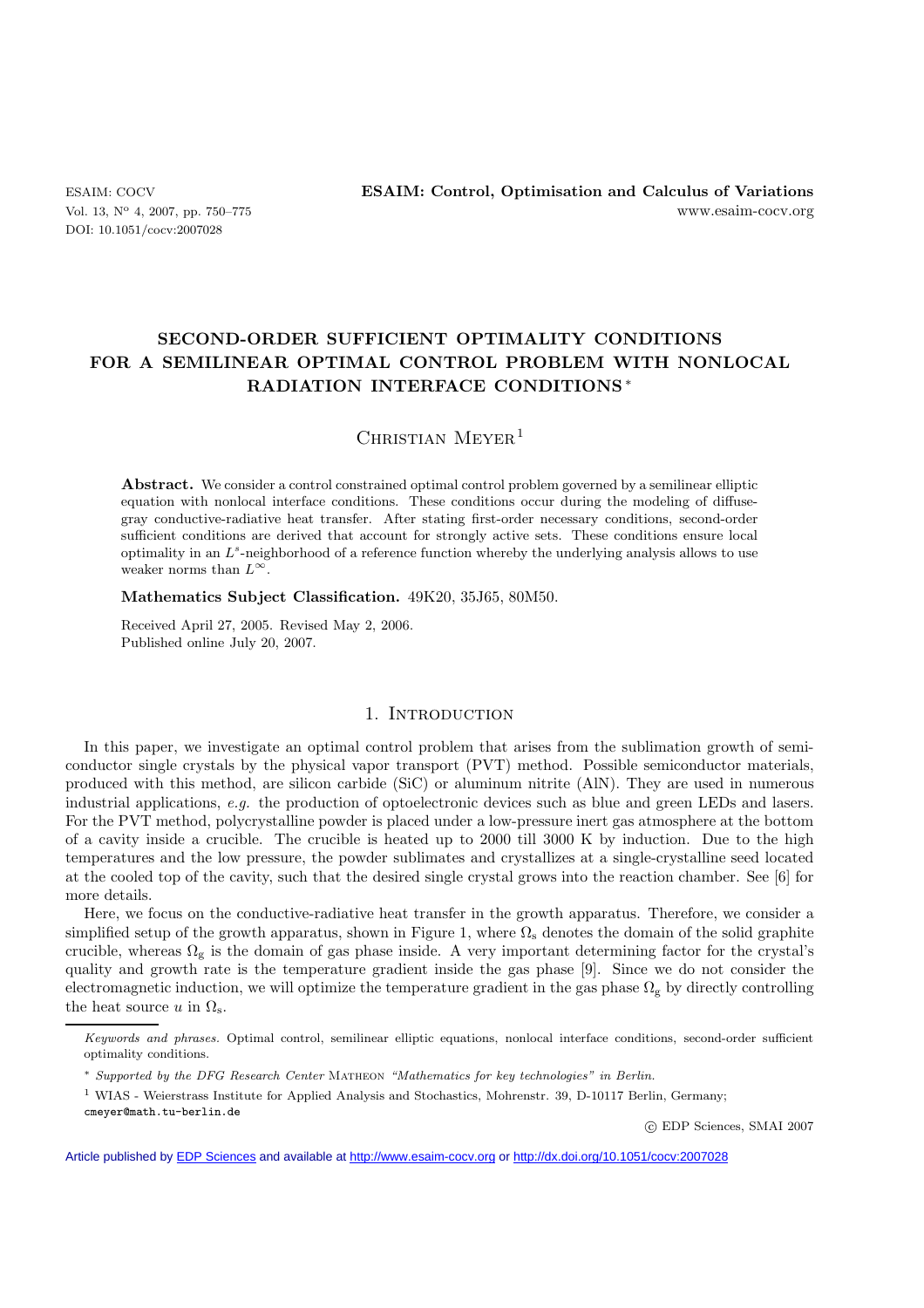

FIGURE 1. Exemplary domain for nonlocal radiative heat transfer.

The temperature  $\eta$  inside the growth apparatus arises as the solution of the conductive-radiative heat transfer problem in the growth apparatus. Accounting for radiative contributions is essential owing to the high temperatures. Thus, the problem is described by the stationary heat equation with radiation interface and boundary conditions on  $\Gamma_r$  and  $\Gamma_0$ , respectively. We take  $\Omega_s$  to be entirely opaque, whereas  $\Omega_g$  represents a transparent medium which does not interact with radiation. Furthermore, the radiative surfaces  $\Gamma_0 := \partial\Omega$  and  $\Gamma_{\rm r} := \overline{\Omega}_{\rm s} \cap \overline{\Omega}_{\rm g}$  are presumed to be diffuse-gray, *i.e.* the emissivity  $\varepsilon$  is independent of both the direction and the wavelength of the radiation. In particular, the local radiative heat exchange on  $\Gamma_0$  can be modeled by the Boltzmann radiation condition with an external temperature  $y_0$ . Due to the heat exchange between points on  $\Gamma_r$ , we obtain an additional radiative heat flux on  $\Gamma_r$ , denoted by  $q_r$ .

In addition to the stationary semilinear heat equation with radiation interface and boundary conditions, we consider box constraints for the control function u. Thus, the optimal control problem, considered here, reads as follows:

$$
\text{(P)} \quad\n\begin{cases}\n\text{minimize} & J(y, u) := \frac{1}{2} \int_{\Omega_{\text{g}}} |\nabla y - z|^2 \, \mathrm{d}x + \frac{\nu}{2} \int_{\Omega_{\text{s}}} u^2 \, \mathrm{d}x \\
\text{subject to} & -\operatorname{div}(\kappa_{\text{s}} \nabla y) = u \quad \text{in } \Omega_{\text{s}} \\
& -\operatorname{div}(\kappa_{\text{g}} \nabla y) = 0 \quad \text{in } \Omega_{\text{g}} \\
& \kappa_{\text{g}} \left(\frac{\partial y}{\partial n_r}\right)_\text{g} - \kappa_{\text{s}} \left(\frac{\partial y}{\partial n_r}\right)_\text{s} = q_r \quad \text{on } \Gamma_{\text{r}} \\
& \kappa_{\text{s}} \frac{\partial y}{\partial n_0} + \varepsilon \sigma |y|^3 y = \varepsilon \sigma y_0^4 \quad \text{on } \Gamma_0 \\
\text{and} \quad u_a \le u(x) \le u_b \quad a.e. \text{ in } \Omega_{\text{s}},\n\end{cases}
$$

where  $n_0$  is the outward unit normal on  $\Gamma_0$ , and  $n_r$  is the unit normal on  $\Gamma_r$  facing outward with respect to  $\Omega_s$ (*cf.* Fig. 1). Furthermore, z denotes the desired temperature gradient and  $\nu > 0$  is a Tikhonov regularization parameter. In the state equation,  $\sigma$  represents the Boltzmann radiation constant, and  $\kappa_{\rm s}$ ,  $\kappa_{\rm g}$  denote the thermal conductivities in  $\Omega_s$ ,  $\Omega_g$ , respectively.

In contrast to the boundary condition on  $\Gamma_0$ , the radiative heat transfer on  $\Gamma_r$  is nonlocal. The corresponding mathematical model used here is described in detail in [10]. It provides the additional radiative heat flux  $q_r$ on  $\Gamma_r$  given by

$$
q_{\mathbf{r}} = (I - K)(I - (1 - \varepsilon)K)^{-1} \varepsilon \sigma |y|^3 y := G \sigma |y|^3 y,\tag{1.1}
$$

where K is an integral operator representing the irradiation on  $\Gamma_r$ . The nonlocal operators K and G will be specified in Section 3. The nonlocal radiation on  $\Gamma_r$  represents the main characteristic of the problem, since the nonlinearity in the state equation in  $(P)$  is in general not monotone due to nonpositivity of G (see [10]).

Problem  $(P)$  has already been investigated by Meyer, Philip and Tröltzsch in  $[8]$ , where first-order necessary conditions are proved. Based on these results, we establish second-order sufficient optimality conditions for (P). Due to the nonlinear interface and boundary conditions on  $\Gamma_r$  and  $\Gamma_0$ , (P) belongs to the class of semilinear elliptic optimal control problems. There are numerous publications which address second-order conditions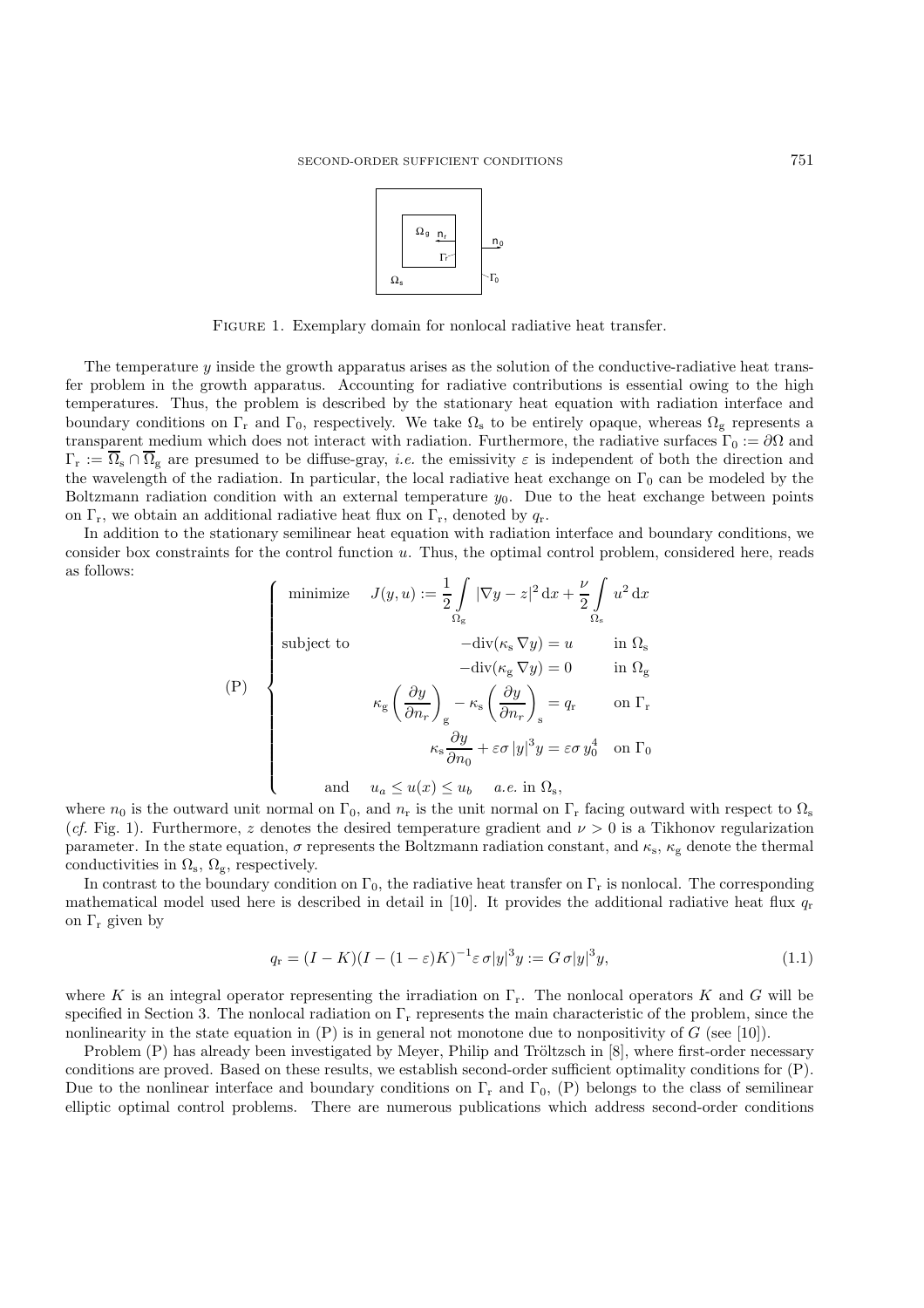for problems of such type. We only mention Casas, Tröltzsch and Unger  $[4]$ , Bonnans  $[1]$ , and Casas and Mateos [3]. Here, we consider conditions that are sufficient for local optimality of a reference function in an  $L^s$ -neighborhood, where s is not necessarily equal to  $\infty$ . To that end, we use a technique, introduced for the Navier-Stokes equations by Tröltzsch and Wachsmuth [12]. In case of the Navier-Stokes equations, the situation is, in some sense, easier, since the nonlinearity in the state equation is only of quadratic type. Hence, under certain assumptions on the objective functional, it is possible to avoid the well-known two-norm discrepancy (see [12] for details). This is even valid, if one allows for strongly active sets as introduced by Dontchev *et al.* [5]. However, in our case, one has to deal with a two-norm discrepancy when using strongly active control constraints. Therefore, we modify the proof of Tröltzsch and Wachsmuth and follow an approach by Casas, Tröltzsch and Unger [4], who consider a more general setting. This covers a class of optimal control problems with a semilinear elliptic state equation whose nonlinearity is monotone. However, although this is not the case here, main parts of the corresponding theory for second-order conditions can also be applied to (P).

The paper is organized as follows: After stating the mathematical setting in Section 2, we recall some results of [7, 8, 10], concerning the semilinear state equation and first-order conditions for (P), see Sections 3 and 4. Then, in Section 5, our main result, *i.e.* the second-order sufficient conditions, are stated. Section 6 is devoted to some auxiliary results that are needed for the proof of the second order-conditions, that is presented in Section 7.

## 2. The mathematical setting

Throughout this paper, we assume the following conditions on the domain  $\Omega$  and on the quantities and functions occurring in (P):

**Assumption 1.** We assume that  $\Omega \subset \mathbb{R}^3$  is a bounded simply connected domain with Lipschitz boundary  $\Gamma_0$ . The boundary of the simply connected subdomain  $\overline{\Omega}_{g} \subset \Omega$ , denoted by  $\Gamma_{r}$ , is assumed to be a closed Lipschitz surface that is piecewise  $C^{1,\delta}$ . Notice that the distance of  $\Gamma_r$  to  $\Gamma_0$  is positive. Then,  $\Omega_s$  is defined by  $\Omega_s = \Omega \backslash \overline{\Omega}_s$ . The Boltzmann radiation constant is assumed to be positive, *i.e.*  $\sigma \in \mathbb{R}^+$ . For the thermal conductivity, we assume  $\kappa \in L^{\infty}(\Omega)$  with

$$
\kappa(x) = \begin{cases} \kappa_{\rm s}(x) & \text{in } \Omega_{\rm s} \\ \kappa_{\rm g}(x) & \text{in } \Omega_{\rm g} \end{cases}
$$

and  $\kappa(x) \geq \kappa_{\min} > 0$  *a.e.* on  $\Omega$ . Furthermore, the emissivity  $\varepsilon \in L^{\infty}(\Gamma_0 \cup \Gamma_r)$  is bounded by  $1 \geq \varepsilon \geq \varepsilon_{\min} > 0$ *a.e.* on  $\Gamma_0 \cup \Gamma_r$ .

**Assumption 2.** The desired temperature gradient z is given in  $L^2(\Omega_g)$  and  $\nu$  is a positive constant. For the box constraints, we assume  $u_a, u_b \in L^t(\Omega_s)$ , where t is a positive real number with  $t \geq q'$  and some  $q' \in [2, 4]$ that will be precised later in Section 5. Moreover, the bounds fulfill  $0 \leq u_a(x) < u_b(x)$  *a.e.* in  $\Omega_s$ . The external temperature  $y_0$  is a function in  $L^{16}(\Gamma_0)$  and fulfills  $y_0 \geq \vartheta$  *a.e.* on  $\Gamma_0$  with a positive constant  $\vartheta$ .

Notice that, in this context, the assumption  $u_a(x) \geq 0$  *a.e.* in  $\Omega_s$  does not represent an additional restriction, since the heat sources in the application are always non-negative, as the crucible cannot be cooled. Throughout this article, we use the following notations:

NOTATION. We introduce the set of admissible controls by

$$
U_{ad} := \{ u \in L^t(\Omega_s) \, | \, u_a(x) \le u(x) \le u_b(x) \, a.e. \, \text{in } \Omega_s \}.
$$

The identity operator in the respective function spaces is denoted by I. Moreover,  $\tau_r$  is the trace operator on Γ<sub>r</sub>, whereas  $\tau_0$  denotes the trace on Γ<sub>0</sub>. Throughout this paper, c is a generic constant and  $\psi$  denotes a generic function. Let W be a Banach space with its dual space W<sup>\*</sup>. Then, for  $f \in W$  and  $g \in W^*$ ,  $\langle f, g \rangle$ denotes the associated pairing. Furthermore, for a given functional  $j : W \to \mathbb{R}$  that is twice continuously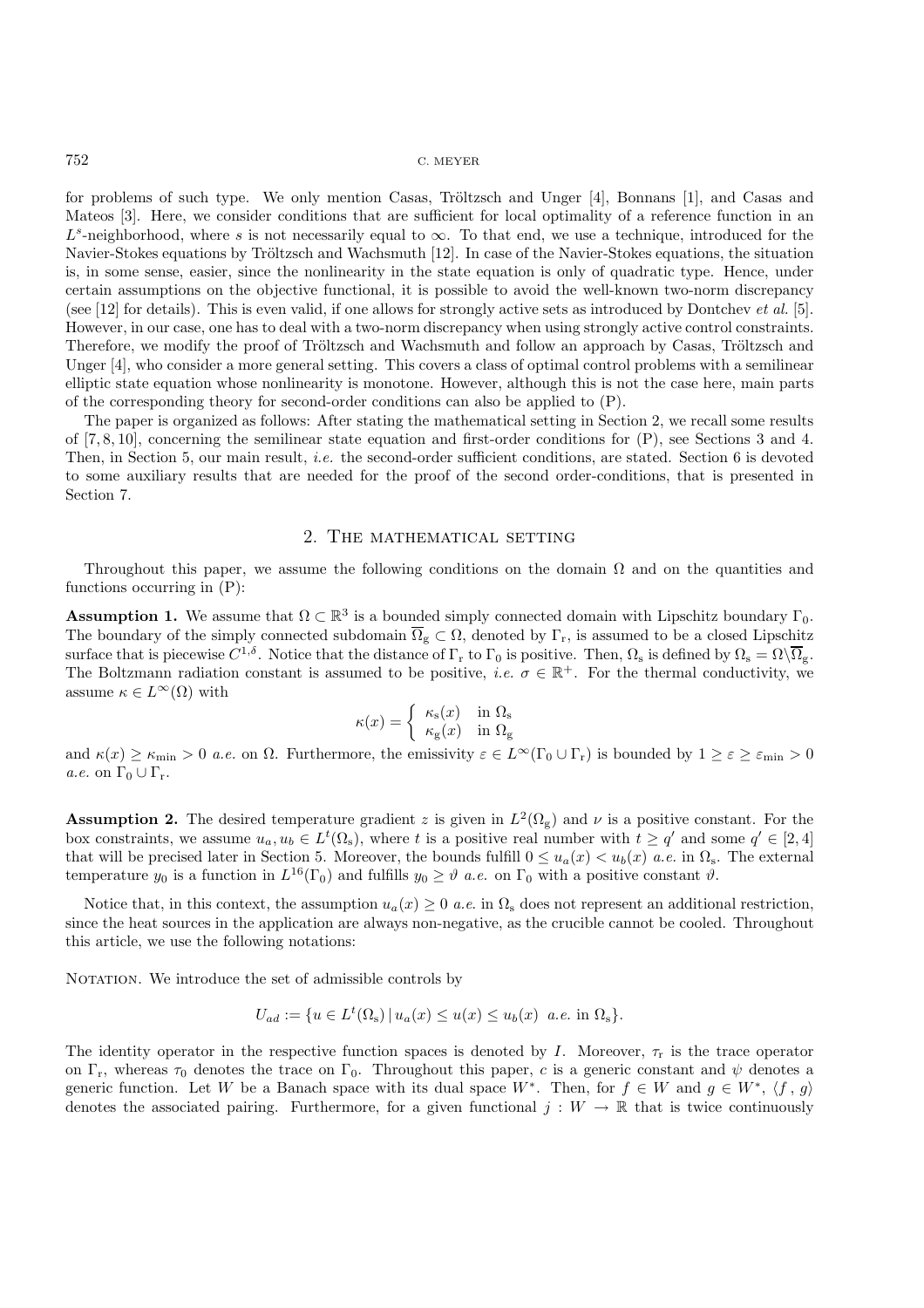Fréchet differentiable, we denote the second derivative at  $u \in W$  in the directions  $h_1, h_2 \in W$  by  $j''(u)[h_1, h_2]$ . If  $h_1 = h_2 = h$ , then we write  $j''(u)h^2$ .

## 3. The semilinear state equations

In this section, we recall some results of Laitinen and Tiihonen [7], Tiihonen [10, 11], and Meyer, Philip and Tröltzsch  $[8]$ . First, we present some properties of the nonlocal radiation operator G and the integral operator K.

**Definition 3.1.** The integral operator K, representing the irradiation on  $\Gamma_r$ , is given by

$$
(K y)(x) = \int\limits_{\Gamma_{\rm r}} \omega(x, z) y(z) \, \mathrm{d}s_z,\tag{3.1}
$$

where the kernel  $\omega$  is defined by

$$
\omega(x, z) = \begin{cases} \Xi(x, z) \frac{[n_{\text{r}}(z) \cdot (x - z)][n_{\text{r}}(x) \cdot (z - x)]}{2|z - x|^3}, & \text{for } n = 2\\ \Xi(x, z) \frac{[n_{\text{r}}(z) \cdot (x - z)][n_{\text{r}}(x) \cdot (z - x)]}{\pi|z - x|^4}, & \text{for } n = 3. \end{cases}
$$

In this definition, x, z denote two points on  $\Gamma_r$ , and  $n_r(x)$  is the unit normal at x facing outward with respect to  $\Omega$ <sub>s</sub>. Here,  $\Xi$  represents the visibility factor which is given by

$$
\Xi(x,z) = \begin{cases} 0 & \text{if } \overline{xz} \cap \Omega_{\text{g}} \neq \emptyset, \\ 1 & \text{if } \overline{xz} \cap \Omega_{\text{g}} = \emptyset, \end{cases}
$$

with  $\overline{xz}$  denotes the line segment between x and z.

In [11], it is proven that  $\omega(x, z)$  has a singularity at x of type  $|x-z|^{-(1-\delta)}$  in the two-dimensional and  $|x-z|^{-2(1-\delta)}$  in the three-dimensional case, which is, in both cases, integrable. This is the key point to the following lemma derived in [11].

#### **Lemma 3.2.**

- (i) K maps  $L^p(\Gamma_r)$  to  $L^p(\Gamma_r)$  for all  $1 \leq p \leq \infty$ .
- (ii) *The operator*  $I (1 \varepsilon)K$ :  $L^p(\Gamma_r) \to L^p(\Gamma_r)$  *is continuously invertible.*

With the help of Lemma 3.2, Tiihonen and Laitinen proved the following property of  $G = (I - K)(I - (1 \varepsilon$ )K)<sup>-1</sup> $\varepsilon$  (*cf.* [10], Lem. 6 and [7], Lem. 8).

**Lemma 3.3.** G *is a bounded linear operator from*  $L^p(\Gamma_r)$  *to itself for all*  $1 \leq p \leq \infty$ *.* 

Notice that the kernel  $\omega$  is symmetric and hence, K is formally self-adjoint. Therefore, we obtain that  $G^* = \varepsilon (I - (1 - \varepsilon)K)^{-1}(I - K)$  is also linear and bounded from  $L^p(\Gamma_r)$  to  $L^p(\Gamma_r)$  for all  $1 \leq p \leq \infty$ .

With these results at hand, Laitinen and Tiihonen derived the existence of solutions to the state equation in (P) that is given by

$$
-div(\kappa_{s} \nabla y) = u \t\t in \Omega_{s}
$$
  
\n
$$
-div(\kappa_{g} \nabla y) = 0 \t\t in \Omega_{g}
$$
  
\n
$$
\kappa_{g} \left(\frac{\partial y}{\partial n_{r}}\right)_{g} - \kappa_{s} \left(\frac{\partial y}{\partial n_{r}}\right)_{s} = G \sigma |y|^{3} y \t on \Gamma_{r}
$$
  
\n
$$
\kappa_{s} \frac{\partial y}{\partial n_{0}} + \varepsilon \sigma |y|^{3} y = \varepsilon \sigma y_{0}^{4} \t on \Gamma_{0}.
$$
\n(3.2)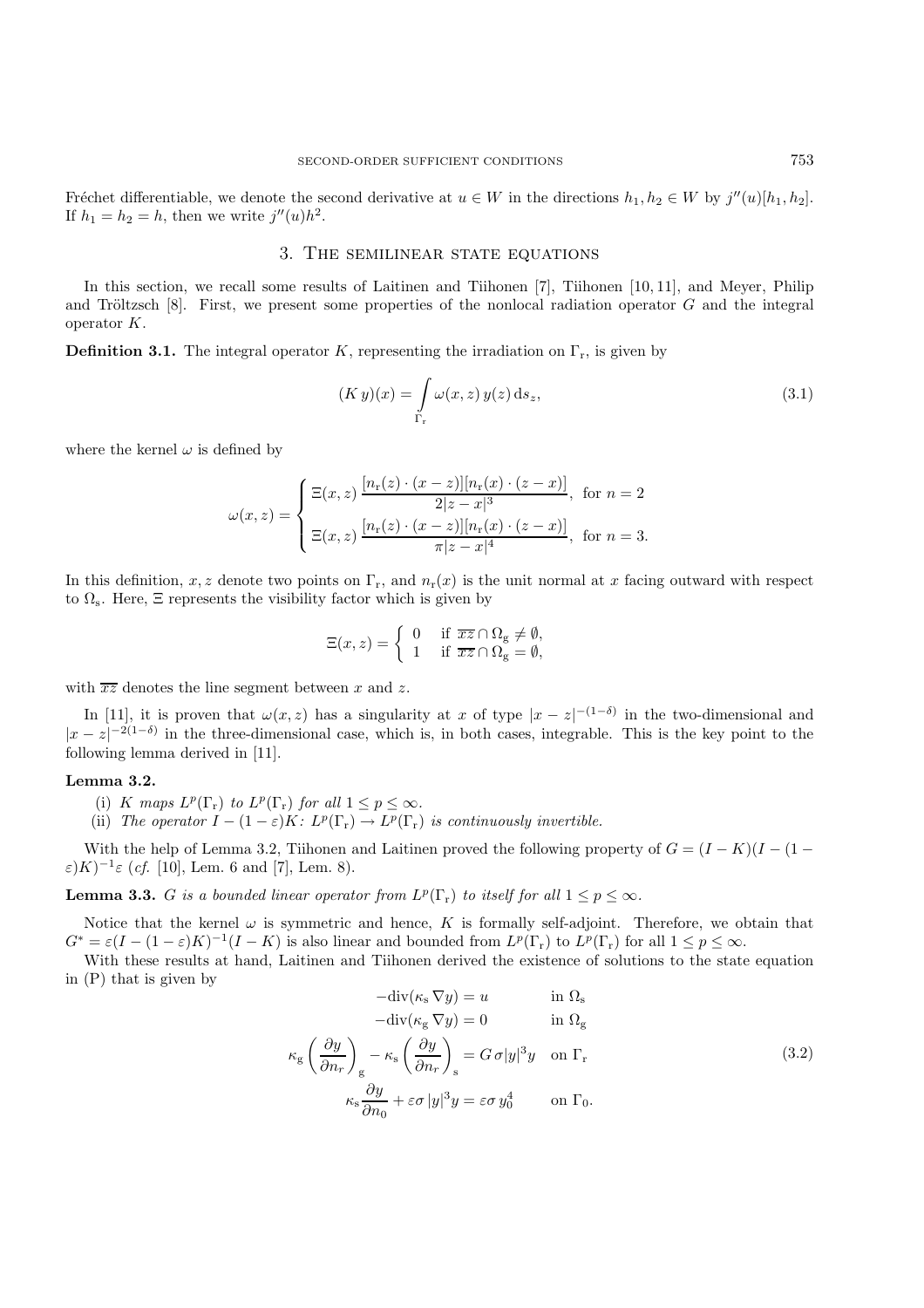Notice that, G is in general non-positive, *i.e.*  $v(x) \geq 0$  *a.e.* on  $\Gamma_r$  does not imply  $(Gv)(x) \geq 0$  *a.e.* on  $\Gamma_r$ , and hence, the nonlinearity in (3.2) is not monotone. Therefore, Laitinen and Tiihonen used Brezis' existence theorem on the solution of equations with pseudomonotone operators to show the existence of solutions (see [7] for details). In the following, we consider  $y$  in the state space V that is defined by

$$
V := \{ v \in H^1(\Omega) \mid \tau_r v \in L^5(\Gamma_r), \, \tau_0 v \in L^5(\Gamma_0) \}
$$

where  $\tau_r$  denotes the trace operator on  $\Gamma_r$ , whereas  $\tau_0$  is the trace on  $\Gamma_0$ . The space V is equipped with the norm

$$
||v||_V = ||v||_{H^1(\Omega)} + ||v||_{L^5(\Gamma_r)} + ||v||_{L^5(\Gamma_0)}.
$$

**Theorem 3.4** ([7], Th. 2)**.** *Under Assumption* 1*, the semilinear equation* (3.2) *admits a unique solution in* V *for every*  $u \in H^1(\Omega_s)^*$  *and*  $y_0 \in L^5(\Gamma_0)$ *.* 

In [8], it is shown that, if the right-hand side is sufficiently regular, solutions to (3.2) belong to the following function space

$$
V^{\infty} := H^{1}(\Omega) \cap L^{\infty}(\Omega), \tag{3.3}
$$

equipped with the norm

 $||v||_{V^{\infty}} = ||v||_{H^1(\Omega)} + ||v||_{L^{\infty}(\Omega)}.$ 

Notice that  $y \in V^{\infty}$  implies  $\tau_{r}y \in L^{\infty}(\Gamma_{r})$  and  $\tau_{0}y \in L^{\infty}(\Gamma_{0})$  (see [8], Rem. 3.5).

**Theorem 3.5** ([8], Th. 4.2). *Suppose that Assumption* 1 *is fulfilled and*  $u \in L^2(\Omega_s)$  *and*  $y_0 \in L^{16}(\Gamma_0)$ *. Then, there exists a constant c only depending on*  $\Omega$  *such that the solution of* (3.2) *fulfills* 

$$
||y||_{L^{\infty}(\Omega)} + ||y||_{L^{\infty}(\Gamma_r \cup \Gamma_0)} \leq c(1 + ||u||_{L^2(\Omega_s)} + ||y_0||_{L^{16}(\Gamma_0)}^4).
$$
\n(3.4)

For a fixed  $y_0 \in L^{16}(\Gamma_0)$ , we introduce the control-to-state operator  $S: L^2(\Omega_s) \to V^\infty$  that assigns y to u. The positivity of  $S$  is covered by the following maximum principle.

**Theorem 3.6** ([8], Th. 4.3). *Suppose that Assumption* 1 *is fulfilled and*  $u(x) \ge 0$  *a.e. in*  $\Omega_s$  *and*  $y_0(x) \ge \vartheta > 0$ *a.e.* on  $\Gamma_0$ *. If* y *is the solution of* (3.2)*, then*  $y(x) \geq \vartheta$  *holds a.e. on*  $\Omega$  *and a.e. on*  $\Gamma_r \cup \Gamma_0$ *.* 

The next theorem states the existence of an optimal solution for (P). It is also proven in [8] by rather standard arguments.

**Theorem 3.7** ([8], Th. 5.2). *Under the Assumptions* 1 *and* 2, *there exists an optimal control*  $\bar{u} \in L^{\infty}(\Omega_s)$  *with associated state*  $\bar{y} \in V^{\infty}$ *.* 

#### 4. First-order necessary optimality conditions

The key point in the proof of first-order necessary optimality conditions is to show the differentiability of the control-to-state operator  $S: u \mapsto u$ . In preparation of a corresponding theorem, we consider the following linear equation We start with the following linear equation

$$
\int_{\Omega} \kappa \nabla y \cdot \nabla v \, dx + 4 \int_{\Gamma_0} \varepsilon \sigma |\bar{y}|^3 y \, v \, ds = \langle \varphi, v \rangle_{H^1(\Omega)^*, H^1(\Omega)} \quad \forall \, v \in H^1(\Omega)
$$
\n(4.1)

with a given  $\varphi \in H^1(\Omega)^*$  and a fixed  $\bar{y} \in V^\infty$  with  $\bar{y} > 0$  *a.e.* in  $\Omega$ . Notice that, in this section, the notation  $\bar{y}$ does not necessarily refer to the optimal state, but to fixed, non negative, but otherwise arbitrary function in  $V^{\infty}$ . It is easy to verify that the bilinear form in (4.1) is bounded and coercive in  $H^1(\Omega)$ . Therefore, the Lax-Milgram lemma implies that (4.1) admits solutions in  $H^1(\Omega)$  for every right-hand side in  $\varphi \in H^1(\Omega)^*$ .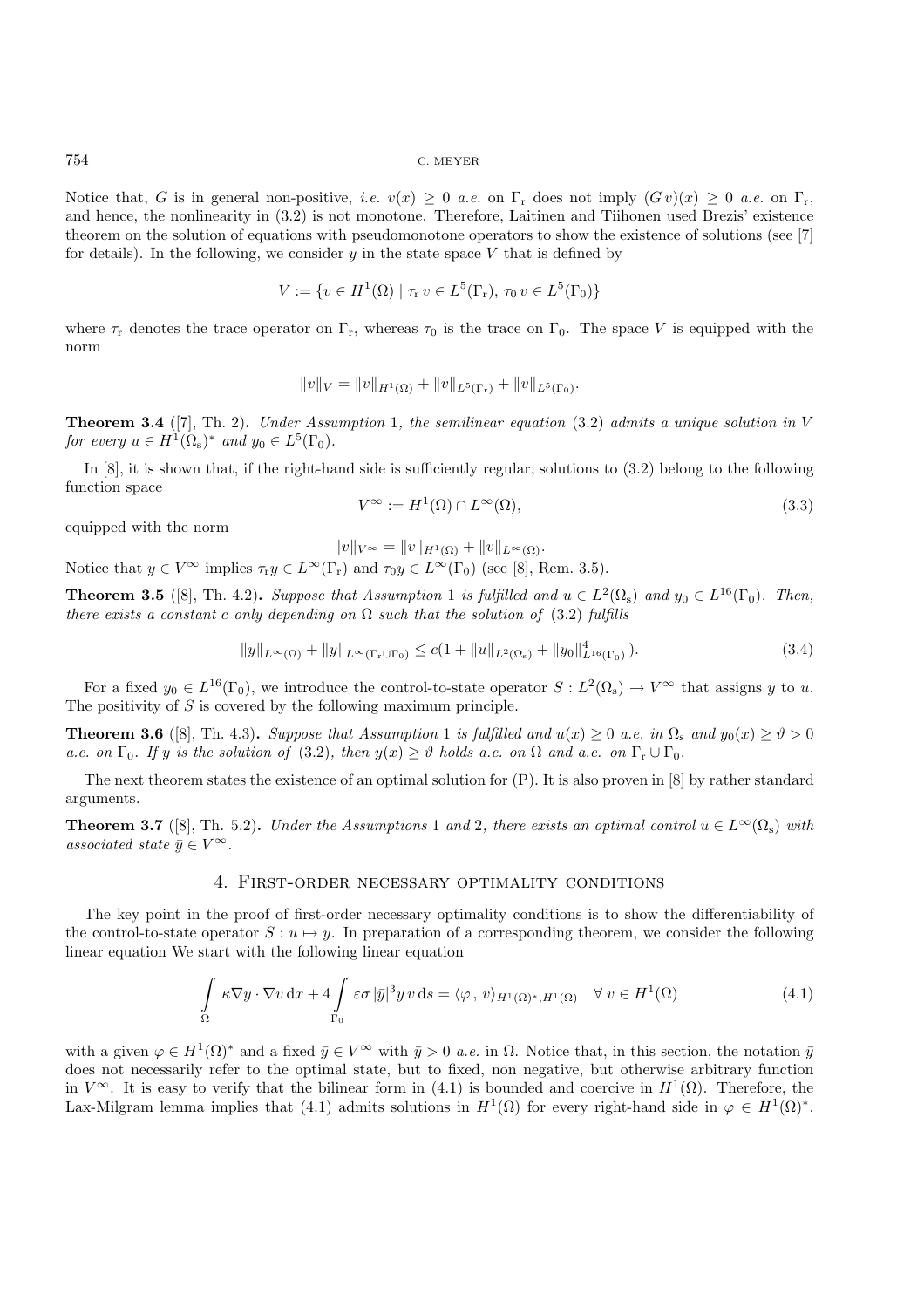Thus, there exists a linear continuous operator  $B_d(\bar{y}) : H^1(\Omega)^* \to H^1(\Omega)$ , mapping  $\varphi$  to y, such that the solution of (4.1) can be expressed as

$$
y = B_{\rm d}(\bar{y})\,\varphi.\tag{4.2}
$$

Next, we consider a slightly different equation:

$$
\bar{a}[y, v] := \int_{\Omega} \kappa \nabla y \cdot \nabla v \, dx + 4 \int_{\Gamma_{\mathbf{r}}} (G \, \sigma |\bar{y}|^3 y) v \, ds + 4 \int_{\Gamma_{0}} \varepsilon \sigma |\bar{y}|^3 y \, v \, ds
$$

$$
= \langle \varphi \, , \, v \rangle_{H^1(\Omega)^*, H^1(\Omega)} \quad \forall \, v \in H^1(\Omega). \tag{4.3}
$$

Since G is not positive, the bilinear form  $\bar{a}$  is in general not coercive. Thus, the Lax-Milgram lemma cannot be applied. However, under a certain regularity assumption, one can employ the *Fredholm alternative* to show the unique existence of solutions to  $(4.3)$ . To this aim, we transform  $(4.3)$  into

$$
\int_{\Omega} \kappa \nabla y \cdot \nabla v \,dx + 4 \int_{\Gamma_0} \varepsilon \sigma |\bar{y}|^3 y \,v \,ds = \langle \varphi, v \rangle_{H^1(\Omega)^*, H^1(\Omega)} - 4 \int_{\Gamma_r} (G \,\sigma |\bar{y}|^3 y) v \,ds.
$$

Moreover, analogously to  $B_d$ , we introduce the linear and continuous operator  $B_r(\bar{y}) : L^2(\Gamma_r) \to H^1(\Omega)$  as solution operator to  $(4.1)$  if  $\varphi$  can be expressed by

$$
\langle \varphi, v \rangle_{H^1(\Omega)^*, H^1(\Omega)} = \int\limits_{\Gamma_{\mathbf{r}}} f_{\mathbf{r}} v \, \mathrm{d} s
$$

with a function  $f_r \in L^2(\Gamma_r)$ . Hence, (4.3) is equivalent to

$$
y = B_d(\bar{y})\varphi - B_r(\bar{y}) 4 G\sigma |\bar{y}|^3 \tau_r y.
$$
\n(4.4)

Notice that it would be more appropriate to write  $(G\sigma|\tau_r\bar{y}|^3\tau_r y)$  instead of  $(G\sigma|\bar{y}|^3\tau_r y)$  in this context. However, for the purpose of readability, in all what follows, we suppress the trace in connection with  $\bar{y}$  since it represents a fixed reference state. Applying the trace operator to (4.4) yields

$$
\tau_{\rm r} y + 4 \tau_{\rm r} B_{\rm r}(\bar{y}) G \sigma |\bar{y}|^3 \tau_{\rm r} y = \tau_{\rm r} B_{\rm d}(\bar{y}) \varphi.
$$
\n(4.5)

To show the existence of solutions of this equation, we rely on the following assumption.

**Assumption 3.**  $\lambda = -1$  is not an eigenvalue of

$$
B(\bar{y})(\cdot) := 4 \tau_{\rm r} B_{\rm r}(\bar{y}) G\sigma |\bar{y}|^3 (\cdot), \qquad (4.6)
$$

with  $B(\bar{y}): L^2(\Gamma_r) \to L^2(\Gamma_r)$ .

Since  $B_r(\bar{y}) : L^2(\Gamma_r) \to H^1(\Omega)$ , we have that  $\tau_r B_r(\bar{y}) : L^2(\Gamma_r) \to H^{1/2}(\Gamma_r)$ . Therefore, due to the compact embedding of  $L^2(\Gamma_r)$  in  $H^{1/2}(\Gamma_r)$ ,  $B(\bar{y}) : L^2(\Gamma_r) \to L^2(\Gamma_r)$  is a compact operator. Thus, thanks to Assumption 3, the theory of Fredholm operators ensures that  $(I + B(\bar{y}))$  has a continuous inverse operator. Therefore, (4.5) admits a solution in  $L^2(\Gamma_r)$ , giving in turn the existence of solutions to (4.3) and thus the following result (*cf*. [8]).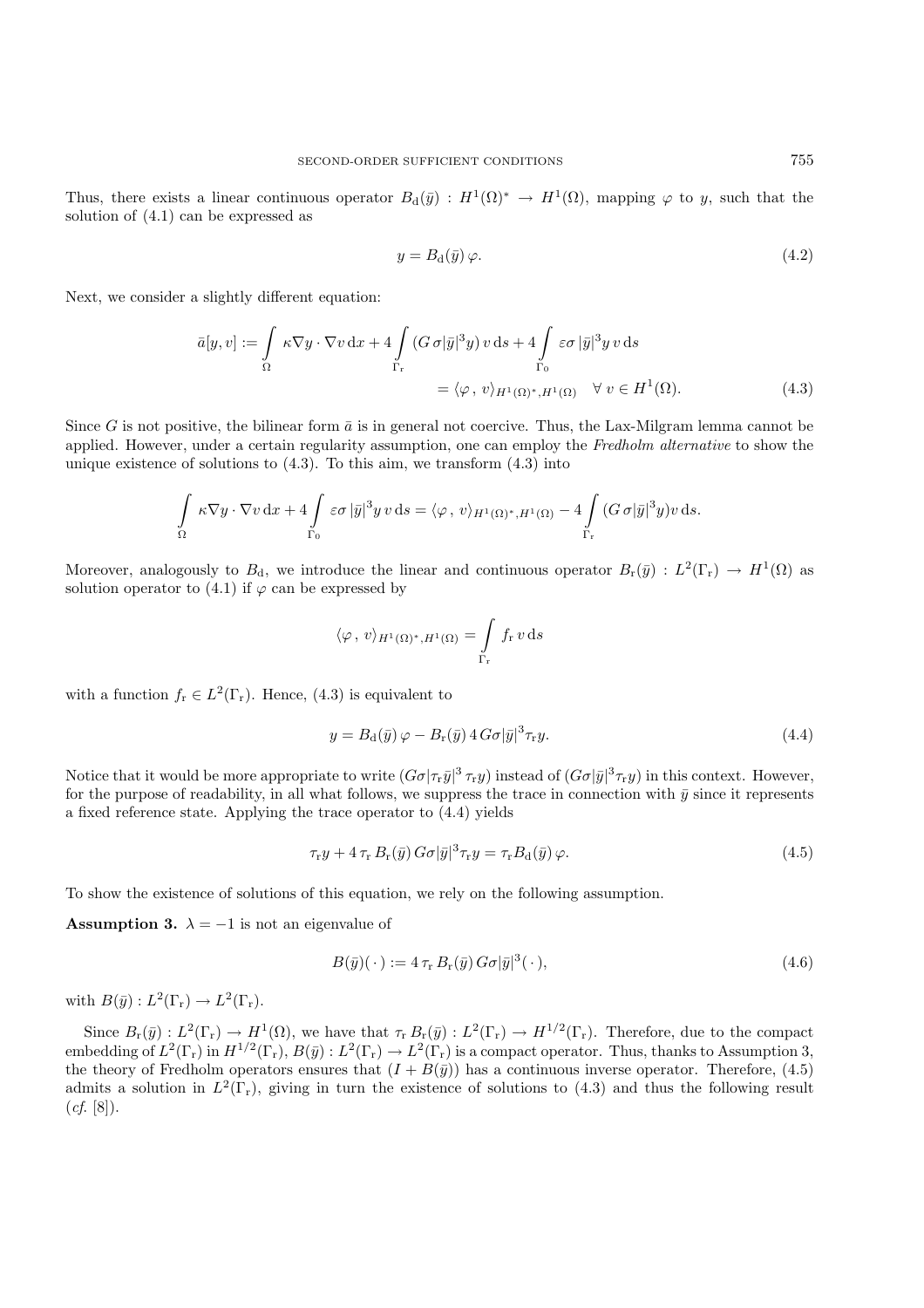**Lemma 4.1.** *Suppose that Assumption* 3 *is fulfilled and*  $\bar{y} \in V^{\infty}$ ,  $\bar{y} \ge \vartheta > 0$ *. Then, to every*  $\varphi \in H^1(\Omega)^*$ *, there exists a unique solution* y *of*  $(4.3)$  *in*  $H<sup>1</sup>(\Omega)$  *that satisfies* 

$$
||y||_{H^{1}(\Omega)} \leq c ||\varphi||_{H^{1}(\Omega)^{*}}
$$
\n(4.7)

*with a positive constant c. Moreover, if the inhomogeneity*  $\varphi$  *is sufficiently smooth such that it can be expressed by*

$$
\langle \varphi, v \rangle_{H^1(\Omega)^*, H^1(\Omega)} = \int_{\Omega} f_{\Omega} v \, dx + \int_{\Gamma_r} f_r v \, ds + \int_{\Gamma_0} f_0 v \, ds
$$

*with some functions*  $f_{\Omega} \in L^2(\Omega)$ ,  $f_r \in L^4(\Gamma_r)$ , and  $f_0 \in L^4(\Gamma_r)$ , then (4.3) admits a unique solution in  $V^{\infty}$  and *the the following estimate*

$$
||y||_{L^{\infty}(\Omega)} + ||y||_{L^{\infty}(\Gamma_r \cup \Gamma_0)} \leq c \left( ||f_{\Omega}||_{L^2(\Omega)} + ||f_r||_{L^4(\Gamma_r)} + ||f_0||_{L^4(\Gamma_0)} \right)
$$
(4.8)

*holds true with a constant* c *only depending on* Ω*.*

Notice that we used the boundedness of  $\bar{y}$  in  $V^{\infty}$  for (4.7), *i.e.*  $\|\bar{y}\|_{V^{\infty}} \leq c$  with a constant only depending on  $\Omega$ , which is guaranteed by Theorem 3.5 and [8], Lemma 5.1. In all what follows, we denote the solution operator associated to (4.3), mapping  $\varphi$  to y, by  $\tilde{S}(\bar{y}) : H^1(\Omega)^* \to H^1(\Omega)$ . An immediate consequence of Lemma 4.1 is the following theorem.

**Theorem 4.2.** *Under Assumptions* 1–3*,*  $S: L^2(\Omega_s) \to V^\infty$  *is twice continuously Fréchet-differenntiable at*  $(\bar{y}, \bar{u})$ *. Its first derivative, denoted by*  $y = S'(\bar{u})h$ *,*  $h \in L^2(\Omega_s)$ *, is given by* 

$$
-div(\kappa_{s} \nabla y) = h \t in \Omega_{s}
$$

$$
-div(\kappa_{g} \nabla y) = 0 \t in \Omega_{g}
$$

$$
\kappa_{s} \left(\frac{\partial y}{\partial n_{r}}\right)_{s} - \kappa_{g} \left(\frac{\partial y}{\partial n_{r}}\right)_{g} + 4 G(\sigma |\bar{y}|^{3} y) = 0 \t on \Gamma_{r}
$$
(4.9)
$$
\kappa_{s} \frac{\partial y}{\partial n_{0}} + 4 \varepsilon \sigma |\bar{y}|^{3} y = 0 \t on \Gamma_{0}.
$$

*Moreover, the second derivative*  $w = S''(\bar{u})[h_1, h_2]$  *solves the equation* 

$$
-\text{div}(\kappa_{\rm s}\,\nabla w) = 0 \qquad \qquad \text{in } \Omega_{\rm s}
$$

$$
-\mathrm{div}(\kappa_{\mathrm{g}}\,\nabla w) = 0 \qquad \qquad in \ \Omega_{\mathrm{g}}
$$

$$
\kappa_{\rm s} \left( \frac{\partial w}{\partial n_r} \right)_{\rm s} - \kappa_{\rm g} \left( \frac{\partial w}{\partial n_r} \right)_{\rm g} + 4 G(\sigma |\bar{y}|^3 w) = -12 G(\sigma |\bar{y}| \bar{y} y_1 y_2) \qquad on \ \Gamma_{\rm r}
$$
\n
$$
\kappa_{\rm s} \frac{\partial w}{\partial n_0} + 4 \varepsilon \sigma |\bar{y}|^3 w = -12 \varepsilon \sigma |\bar{y}| \bar{y} y_1 y_2 \qquad on \ \Gamma_0
$$
\n
$$
(4.10)
$$

*with*  $y_i = S'(\bar{u})h_i, i = 1, 2.$ 

*Proof.* We follow the lines of [8], Theorem 7.1, where the Fréchet-differentiability of S is shown in detail. However, here we also need the second derivative of  $S$ , hence we shortly sketch the proof for convenience of the reader.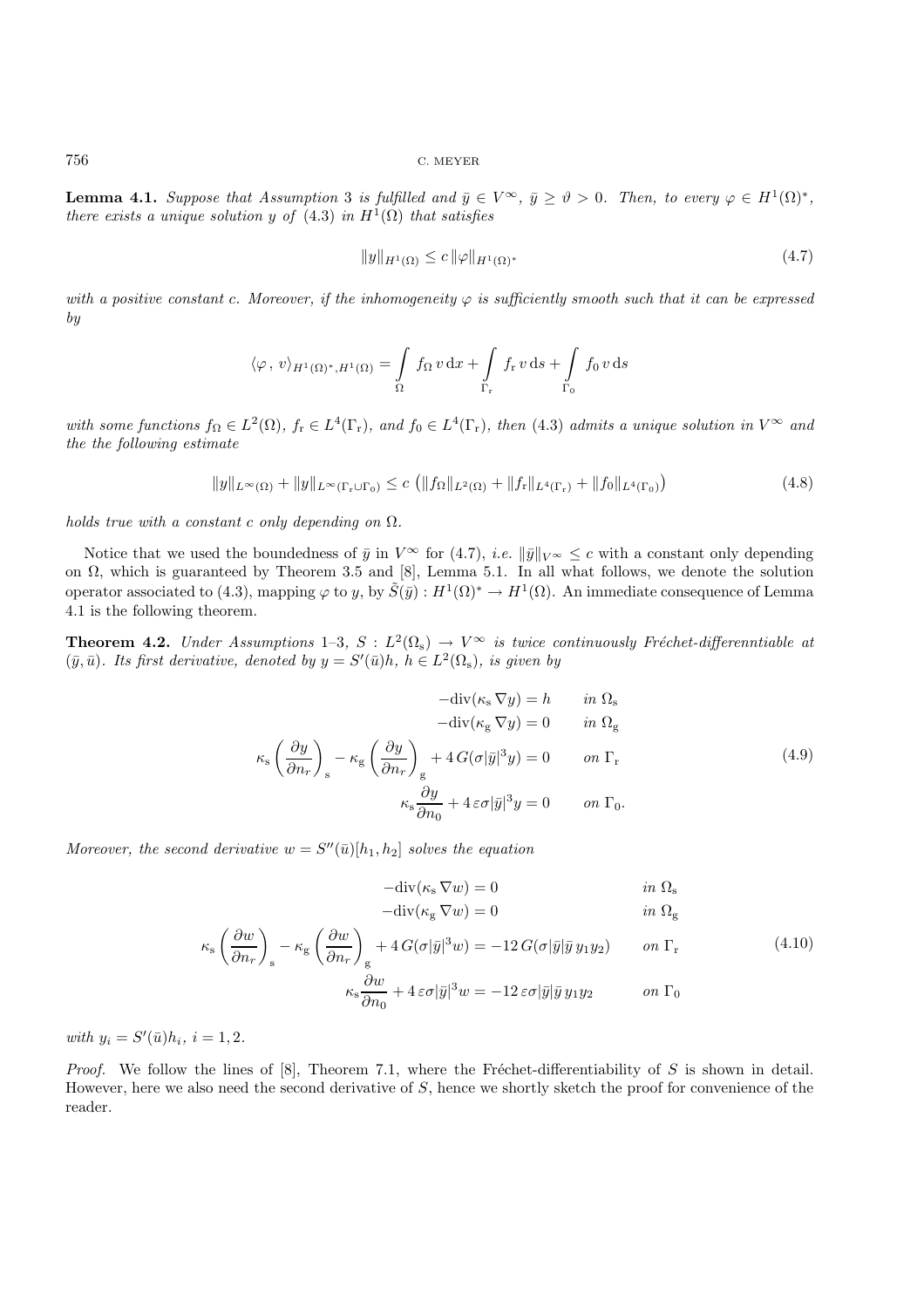We reformulate (3.2) as

$$
-div(\kappa_{s} \nabla \bar{y}) = \bar{u} \qquad \text{in } \Omega_{s}
$$

$$
-div(\kappa_{g} \nabla \bar{y}) = 0 \qquad \text{in } \Omega_{g}
$$

$$
\kappa_{g} \left(\frac{\partial \bar{y}}{\partial n_{r}}\right)_{g} - \kappa_{s} \left(\frac{\partial \bar{y}}{\partial n_{r}}\right)_{s} = G \sigma |\bar{y}|^{3} \bar{y} \qquad \text{on } \Gamma_{r}
$$
(4.11)
$$
\kappa_{s} \frac{\partial \bar{y}}{\partial n_{0}} + \lambda \bar{y} = \varepsilon \sigma (y_{0}^{4} - |\bar{y}|^{3} \bar{y}) + \lambda \bar{y} \quad \text{on } \Gamma_{0},
$$

with some  $\lambda > 0$  such that the bilinear form associated to the left-hand side in (4.11) is bounded an coercive in  $H^1(\Omega)$ . Thus, the Lax-Milgram lemma yields that (4.11) admits a solution in  $H^1(\Omega)$  for every right-hand side in  $H^1(\Omega)^*$ . Moreover, in [8] it is shown that, if the right-hand side is sufficiently regular, *i.e.* in  $L^2(\Omega_s) \times L^4(\Gamma_r) \times$  $L^4(\Gamma_0)$ , the solution is bounded in  $\Omega$  and on  $\Gamma_r \cup \Gamma_0$ . Thus, linear continuous operators  $\tilde{B}_{\Omega}: L^2(\Omega) \to V^{\infty}$ ,  $\tilde{B}_r : L^4(\Gamma_r) \to V^{\infty}$ , and  $\tilde{B}_0 : L^4(\Gamma_0) \to V^{\infty}$  exist such that (4.11) is equivalent to

$$
0 = \bar{y} - \tilde{B}_{\Omega_{\rm s}} \bar{u} + \tilde{B}_{\rm r} \left( G(\sigma|\bar{y}|^3 \bar{y}) \right) - \tilde{B}_0 \left( \lambda \bar{y} + \varepsilon \sigma y_0^4 - \varepsilon \sigma |\bar{y}|^3 \bar{y} \right) =: T(\bar{y}, \bar{u}), \tag{4.12}
$$

with  $T: V^{\infty} \times L^2(\Omega_s) \to V^{\infty}$ . Notice that, within this proof, we suppress the traces in arguments of operators with domain in  $L^2(\Gamma_r)$  and  $L^2(\Gamma_0)$ , respectively, to improve the readability. Since  $\Phi(y) = |y|^3 y$  is twice Fréchetdifferentiable in  $L^{\infty}(\Gamma_r \cup \Gamma_0)$  and  $\tilde{B}_{\Omega}, \tilde{B}_r$ , and  $\tilde{B}_0$  are linear continuous operators, the chain rule gives that T is twice continously differentiable from  $V^{\infty} \times L^2(\Omega_s)$  to  $V^{\infty}$ . Moreover, in [8] it is shown that, the equation  $\frac{\partial T}{\partial u}(\bar{y}, \bar{u})y = f$  with some  $f \in V^{\infty}$  corresponds to a linear PDE with the same bilinear fo under Assumption 3,  $\frac{\partial T}{\partial y}(\bar{y}, \bar{u})$  is continuously invertible in  $V^{\infty}$ . Therefore, the implicit function theorem gives that S is as smooth as T and hence,  $y = S(u)$  is twice continuously differentiable at  $\bar{u}$ .

It remains to derive the particular form of  $S'(\bar{u})$  and  $S''(\bar{u})$ . Substituting  $\bar{y} = S(\bar{u})$  in (4.12) and differentiating in direction h yield

$$
S'(\bar{u})h = \tilde{B}_{\Omega_s} h - \tilde{B}_{\Gamma}(G(4\sigma|S(\bar{u})|^3S'(\bar{u})h)) + \tilde{B}_0(\lambda S'(\bar{u})h - 4\varepsilon\sigma|S(\bar{u})|^3S'(\bar{u})h).
$$
(4.13)

Now we replace  $y = S'(\bar{u})h$  and  $\bar{y} = S(\bar{u})$ . Then, with the definitions of  $\tilde{B}_{\Omega}$ ,  $\tilde{B}_{\Gamma}$ , and  $\tilde{B}_{0}$ , (4.13) is equivalent to the linearized equation (4.9). For the second derivative, we rename  $h_1 = h$  in (4.13) and differentiate both sides in direction  $h_2$ 

$$
S''(\bar{u})[h_1, h_2] = -\tilde{B}_{\rm r} (G(12\sigma | S(\bar{u})|S(\bar{u}) [S'(\bar{u})h_1, S'(\bar{u})h_2]))
$$
  
\n
$$
-\tilde{B}_{\rm r} (G(4\sigma | S(\bar{u})|^3 S''(\bar{u})[h_1, h_2]))
$$
  
\n
$$
+\tilde{B}_{0} (\lambda S''(\bar{u})[h_1, h_2] - 12\varepsilon \sigma |S(\bar{u})|S(\bar{u}) [S'(\bar{u})h_1, S'(\bar{u})h_2])
$$
  
\n
$$
-\tilde{B}_{0} (4\varepsilon \sigma |S(\bar{u})|^3 S''(\bar{u})[h_1, h_2]).
$$

By setting  $\bar{y} = S(\bar{u})$ ,  $y_i = S'(\bar{u})h_i$ ,  $i = 1, 2$ , and  $w = S''(\bar{u})[h_1, h_2]$ , the definitions of  $\tilde{B}_{\Omega}$ ,  $\tilde{B}_{\Gamma}$ , and  $\tilde{B}_{0}$ imply (4.10).

**Remark 4.3.** Clearly, the implicit function theorem also gives that  $S: L^2(\Omega_s) \to V^\infty$  is twice continuously Fréchet differentiable in a neighborhood of  $\bar{u}$ .

Next we derive first-order necessary optimaliy conditions to (P). To that end, we introduce the reduced objective functional by

$$
j(u) := J(S(u), u) = \frac{1}{2} \|\nabla S(u) - z\|_{L^2(\Omega_g)}^2 + \frac{\nu}{2} \|u\|_{L^2(\Omega_s)}^2.
$$
 (4.14)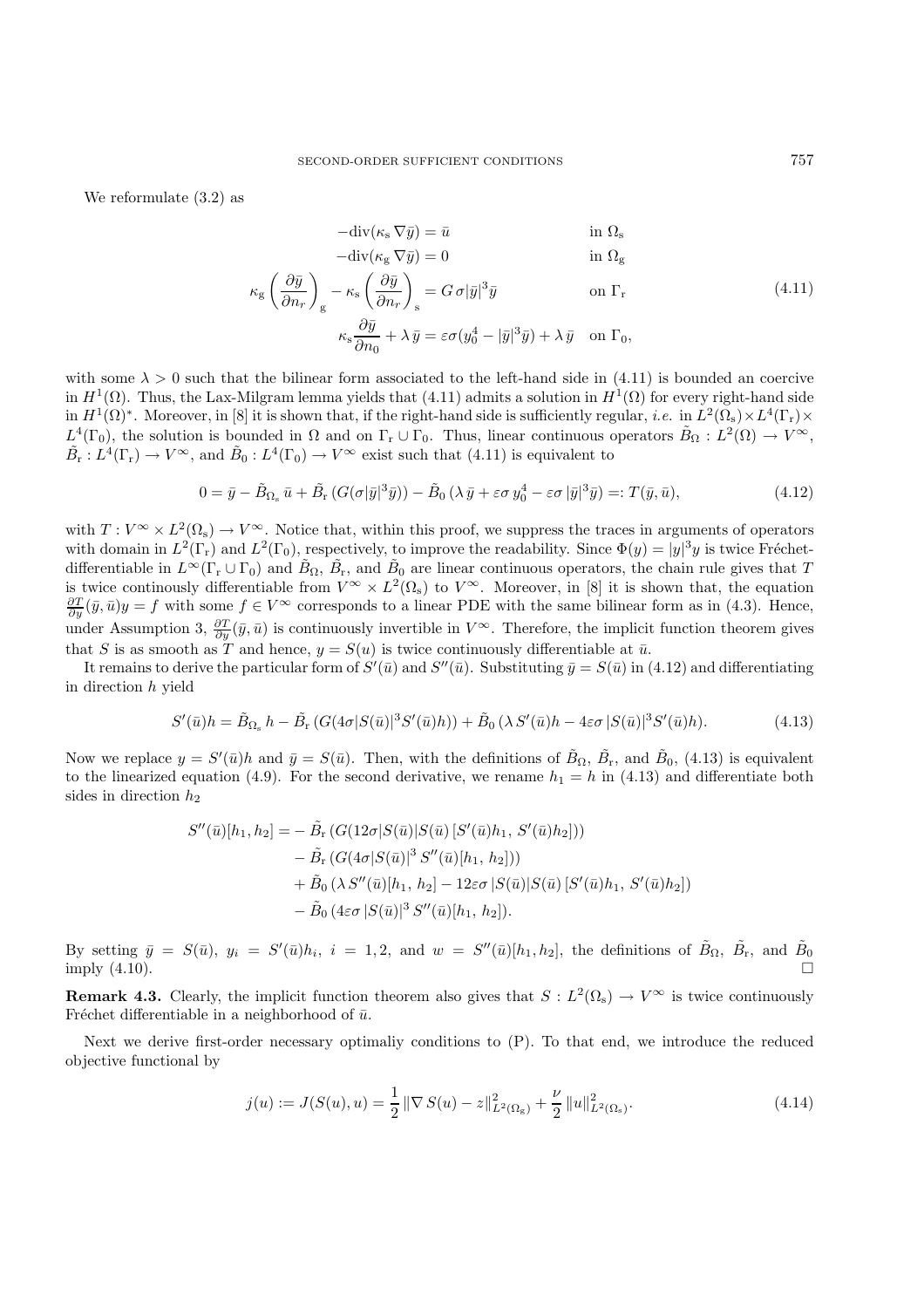Furthermore, we define the set of admissible controls by

$$
U_{ad} := \{ u \in L^{2}(\Omega) | u_{a}(x) \le u(x) \le u_{b}(x) \text{ a.e. in } \Omega_{s} \}.
$$

Due to Theorem 4.2 and the chain rule, we know that j is twice continuously Fréchet-differentiable from  $L^2(\Omega_s)$ to R. Thus, by standard arguments, an optimal solution  $\bar{u}$  of (P) must satisfy the following variational inequality

$$
j'(\bar{u})(u-\bar{u}) \ge 0 \quad \forall u \in U_{ad}.\tag{4.15}
$$

For the derivative of  $i$ , one obtains

$$
j'(\bar{u})h = (\nabla \bar{y} - z, \nabla y)_{L^2(\Omega_{\rm g})} + \nu(\bar{u}, h)_{L^2(\Omega_{\rm s})},\tag{4.16}
$$

with  $\bar{y} = S(\bar{u})$  and  $y = S'(\bar{u})h$ . Now, let us transform (4.15) by introducing the adjoint state. Clearly, for every fixed  $y \in H^1(\Omega)$ , the bilinear form  $\bar{a}$  in (4.3) can be seen as a linear and bounded functional on  $H^1(\Omega)$ . Thus, there is an operator  $A \in \mathcal{L}(H^1(\Omega), H^1(\Omega)^*)$  with

$$
\bar{a}[y, v] = \langle Ay, v \rangle = \langle \varphi, v \rangle \quad \forall v \in H^{1}(\Omega) \quad \Leftrightarrow \quad Ay = \varphi \quad \text{in } H^{1}(\Omega)^{*}.
$$

The associated adjoint equation is given by  $A^* p = q$  with some  $q \in H^1(\Omega)^*$ . Lemma 4.1 implies the existence of  $A^{-1} \in \mathcal{L}(H^1(\Omega)^*, H^1(\Omega))$ , giving in turn that  $A^*$  is continously invertible. Hence, it follows that the equation

$$
\langle v, A^* p \rangle = \langle A v, p \rangle = \bar{a}[v, p]
$$
  
=  $\int_{\Omega} \kappa \nabla p \cdot \nabla v \, dx + 4 \int_{\Gamma_r} \sigma |\bar{y}|^3 (G^* p) v \, ds + 4 \int_{\Gamma_0} \varepsilon \sigma |\bar{y}|^3 p v \, ds$   
=  $\langle g, v \rangle_{H^1(\Omega)^*, H^1(\Omega)} \qquad \forall v \in H^1(\Omega)$  (4.17)

admits a unique solution  $p \in H^1(\Omega)$  for every  $q \in H^1(\Omega)^*$ .

**Lemma 4.4.** *Suppose that Assumption* 3 *is fulfilled and let*  $\bar{y} \in V^{\infty}$  *with*  $\bar{y} \ge \vartheta > 0$  *be given. Then, to every*  $g \in H^1(\Omega)^*$ , there exists a unique solution p of (4.17) in  $H^1(\Omega)$ .

Now, let us choose a special inhomogeneity in (4.17) given by  $\langle g, v \rangle = (\nabla \bar{y} - z, \nabla v)_{L^2(\Omega_g)}$  such that we obtain the *adjoint equation* associated to the state equation:

$$
\int_{\Omega} \kappa \nabla p \cdot \nabla v \, dx + 4 \int_{\Gamma_{\mathbf{r}}} \sigma |\bar{y}|^3 \left( G^* p \right) v \, ds + 4 \int_{\Gamma_{0}} \varepsilon \sigma |\bar{y}|^3 \, p \, v \, ds = \int_{\Omega_{\mathbf{g}}} \left( \nabla \bar{y} - z \right) \cdot \nabla v \, dx \quad \forall \, v \in H^1(\Omega). \tag{4.18}
$$

Note that, thanks to  $\bar{y} \in V^{\infty}$  and  $z \in L^{2}(\Omega_{g})$  by Assumption 2, the right-hand side indeed defines an element of  $H^1(\Omega)^*$ . Formal integration by parts yields the PDE corresponding to (4.18):

$$
\operatorname{div}(\kappa_{\rm g} \nabla p) = \Delta \bar{y} - \operatorname{div} z \qquad \text{in } \Omega_{\rm g}
$$

$$
\operatorname{div}(\kappa_{\rm s} \nabla p) = 0 \qquad \text{in } \Omega_{\rm s}
$$

$$
\kappa_{\rm s} \left(\frac{\partial p}{\partial n_{\rm r}}\right)_{\rm s} - \kappa_{\rm g} \left(\frac{\partial p}{\partial n_{\rm r}}\right)_{\rm g} + 4\sigma |\bar{y}|^3 G^* p = -\frac{\partial \bar{y}}{\partial n_{\rm r}} + z \cdot n_{\rm r} \quad \text{on } \Gamma_{\rm r}
$$

$$
\kappa_s \frac{\partial p}{\partial n_0} + 4\epsilon \sigma |\bar{y}|^3 p = 0 \qquad \text{on } \Gamma_0.
$$
(4.19)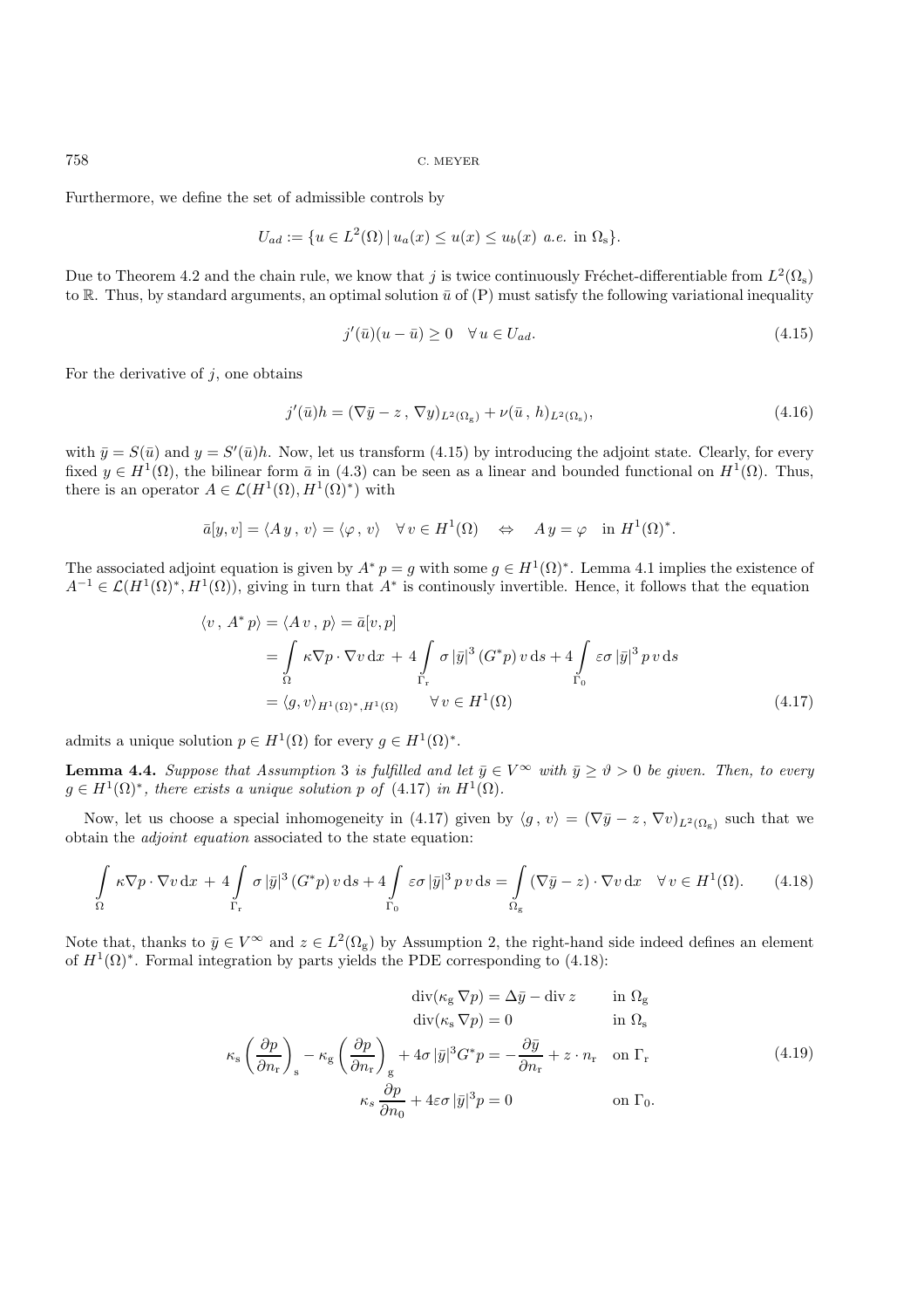Consider now the variational formulation associated to  $y = S'(\bar{u})(u - \bar{u})$  with some  $u \in L^2(\Omega_s)$ , that is given by

$$
\bar{a}[y,v]=(u-\bar{u},v)_{L^2(\Omega_\mathrm{s})}\quad\forall\,v\in H^1(\Omega).
$$

If we insert  $p$ , *i.e.* the solution of  $(4.18)$ , as test function, then we obtain

$$
(u-\bar{u}, p)_{L^2(\Omega_{\rm s})} = \bar{a}[y, p] = \langle Ay, p \rangle = \langle y, A^* p \rangle = (\nabla \bar{y} - z, \nabla y)_{L^2(\Omega_{\rm g})}.
$$

Inserting this into (4.16) and (4.15) gives

$$
(p + \nu \bar{u}, u - \bar{u})_{L^2(\Omega_s)} \ge 0 \quad \forall u \in U_{ad}.\tag{4.20}
$$

By standard arguments, a pointwise discussion of this inequality implies

$$
\bar{u}(x) = \mathcal{P}_{ad} \left\{ -\frac{1}{\nu} p(x) \right\},\tag{4.21}
$$

where  $\mathcal{P}_{ad}(x)$  denotes the pointwise projection operator on  $[u_a(x), u_b(x)]$ . In this way, we have derived first-order necessary conditions to (P):

**Theorem 4.5.** *Suppose that Assumptions*  $1-3$  *are fulfilled and*  $\bar{u}$  *is a locally optimal solution of*  $(P)$  *with associated state*  $\bar{y}$ . Then, there exists an adjoint state  $p \in H^1(\Omega)$  such that the adjoint equation (4.19) and the *projection formula* (4.21) *are satisfied.*

#### 5. Second-order sufficient conditions

This section is devoted to our main result, second-order sufficient optimality conditions for (P). First, we establish second-order conditions that require a rather large subspace where the second derivative of  $j$  must be positive definite. These conditions are very easy to prove. Then, we shrink this subspace and formulate another sufficient condition that is less restrictive than the first one. The associated proof is performed in Section 7.

In the following, the subspace, where  $j''(\bar{u})$  is assumed to be positive definite, is called *critical cone*. The "large" critical cone is defined by

$$
\tilde{C}(\bar{u}) := \left\{ u \in L^2(\Omega_{\mathrm{s}}) \middle| \begin{array}{ll} u(x) \ge 0, & \text{where } \bar{u}(x) = u_a(x) \\ u(x) \le 0, & \text{where } \bar{u}(x) = u_b(x) \end{array} \right\},\,
$$

and hence does not account for strongly active sets.

**Theorem 5.1.** Suppose that Assumptions 1–3 are fulfilled and that  $(\bar{y}, \bar{u})$  satisfy the first-order necessary opti*mality conditions. Assume further that a constant*  $\tilde{\delta} > 0$  *exists such that* 

$$
j''(\bar{u})u^2 \ge \tilde{\delta} \|u\|_{L^2(\Omega_s)}^2 \tag{5.1}
$$

*is satisfied for all*  $u \in \tilde{C}(\bar{u})$ *. Then positive constants*  $\tilde{\varepsilon} > 0$  *and*  $\tilde{\sigma} > 0$  *exist, such that the quadratic growth condition*

$$
j(u) \ge j(\bar{u}) + \tilde{\sigma} \|u - \bar{u}\|_{L^2(\Omega_s)}^2
$$
\n
$$
(5.2)
$$

*holds true for all*  $u \in U_{ad}$  *with*  $||u - \bar{u}||_{L^2(\Omega_s)} \leq \tilde{\varepsilon}$ .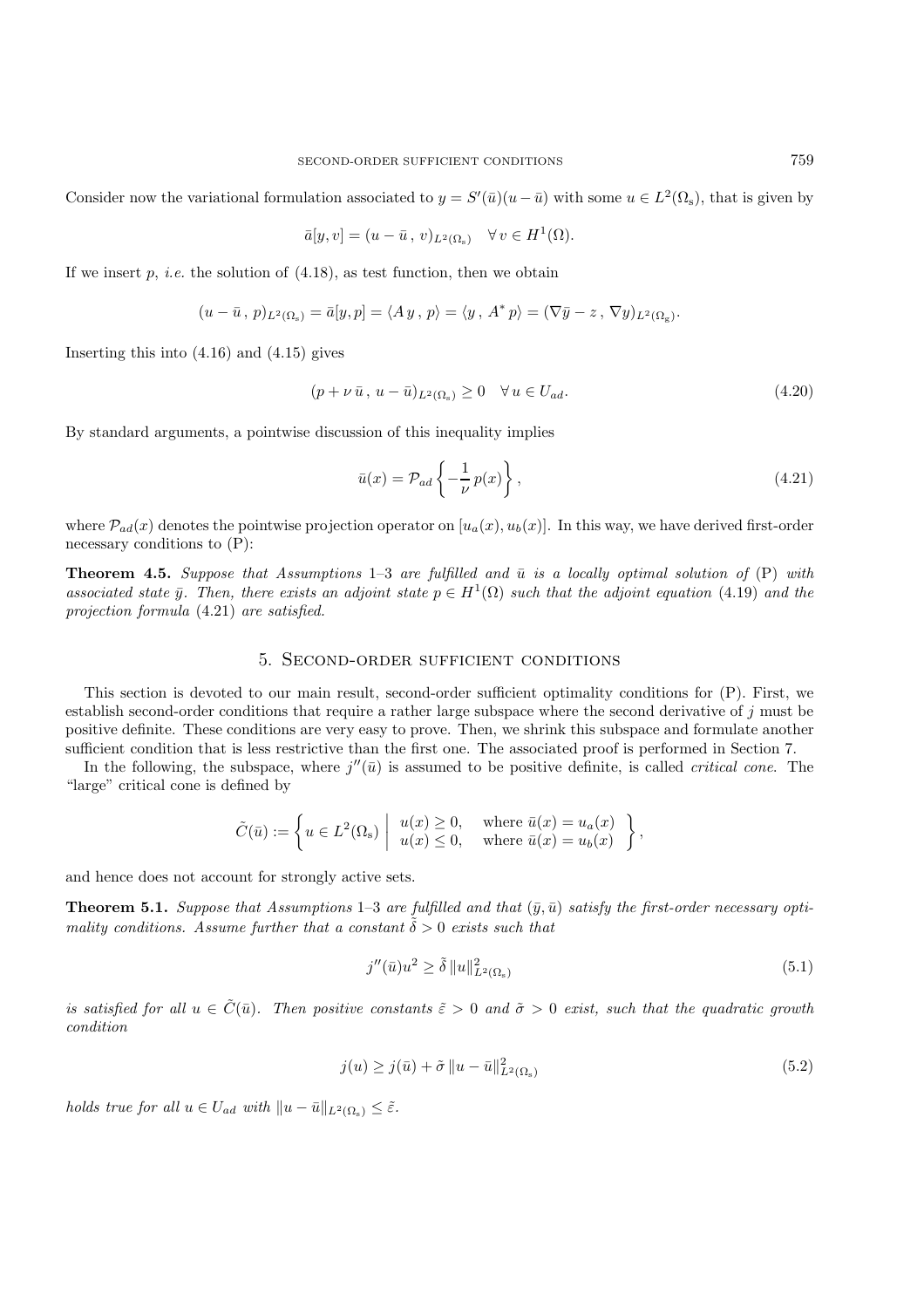*Proof.* The proof follows standard arguments. A Taylor expansion of j at  $\bar{u}$  yields for an arbitrary  $u \in U_{ad}$ 

$$
j(u) = j(\bar{u}) + j'(\bar{u})(u - \bar{u}) + \frac{1}{2}j''(\bar{u})(u - \bar{u})^2 + r_j^{(2)}
$$
\n(5.3)

$$
\geq j(\bar{u}) + \frac{\tilde{\delta}}{2} \|u - \bar{u}\|_{L^2(\Omega_s)}^2 - |r_j^{(2)}| \tag{5.4}
$$

where we used the variational inequality (4.15). Moreover,  $u \in U_{ad}$  implies  $(u - \bar{u}) \in \tilde{C}(\bar{u})$ , hence (5.1) applies to  $j''(\bar{u})(u-\bar{u})^2$ . Since j is twice continuously Fréchet-differentiable from  $L^2(\Omega_s)$  to R, we have that

$$
\frac{|r_j^{(2)}|}{\|u - \bar{u}\|_{L^2(\Omega_s)}^2} \to 0 \text{ , if } \|u - \bar{u}\|_{L^2(\Omega_s)} \to 0. \tag{5.5}
$$

Thus a constant  $\tilde{\varepsilon}$  exists with  $|r_j^{(2)}| \leq \tilde{\delta}/4 ||u - \bar{u}||_{L^2(\Omega_s)}^2$  for all  $||u - \bar{u}||_{L^2(\Omega_s)} \leq \tilde{\varepsilon}$ . Therefore, with  $\tilde{\sigma} = \tilde{\delta}/4$ , (5.4) implies  $(5.2)$ .

Next, we formulate less restrictive second-order sufficient conditions that consider strongly active sets. As mentioned in Section 1, in this case, we have to deal with a two-norm discrepancy. We establish a condition that gives local optimality in an L<sup>s</sup>-neighborhood of a reference function, where s is not necessarily equal to  $\infty$ , but can be chosen smaller. This gives some flexibility in the choice of the neighborhood where local optimality of a reference function is obtained. However, a "larger" neighborhood corresponds to a "weaker" growth condition (see Th. 5.5).

We introduce the *strongly active set* as follows:

**Definition 5.2.** Let  $\tau > 0$  be given. Then the strongly active set  $A_{\tau}$  is defined by

$$
A_{\tau} := \{ x \in \Omega \mid |p(x) + \nu \bar{u}(x)| \geq \tau \},
$$

where p is the adjoint state associated to  $\bar{u}$ , *i.e.* the solution of (4.19) with  $\bar{y} = S(\bar{u})$ .

**Definition 5.3.** Let a real number s be given with  $2 \leq s \leq \infty$ . Then, q is defined by

$$
q := \begin{cases} 2s/(s+1), & \text{for } 2 \le s < \infty \\ 2, & \text{for } s = \infty, \end{cases} \tag{5.6}
$$

*i.e.*  $q \in [4/3, 2]$ , and  $q'$  is the corresponding conjugate exponent, *i.e.* 

$$
q' := \frac{q}{q-1} = \begin{cases} 2s/(s-1), & \text{for } 2 \le s < \infty \\ 2, & \text{for } s = \infty. \end{cases}
$$
 (5.7)

Notice that the definition of q' implies  $q' \in [2, 4]$  according to the condition on  $U_{ad}$  in Assumption 2. Moreover, (5.6) yields  $q \in [4/3, 2]$ . The corresponding "small"  $\tau$ -critical cone is defined in a standard way (*cf.* Dontchev *et al.* [5]).

**Definition 5.4.** The critical cone belonging to (P) is given by

$$
C_{\tau}(\bar{u}) := \left\{ u \in L^{t}(\Omega_{s}) \mid \begin{array}{l} u(x) = 0, & a.e. \text{ in } A_{\tau} \\ u(x) \ge 0, & \text{where } \bar{u}(x) = u_{a}(x) \text{ and } x \notin A_{\tau} \\ u(x) \le 0, & \text{where } \bar{u}(x) = u_{b}(x) \text{ and } x \notin A_{\tau} \end{array} \right\}.
$$
 (5.8)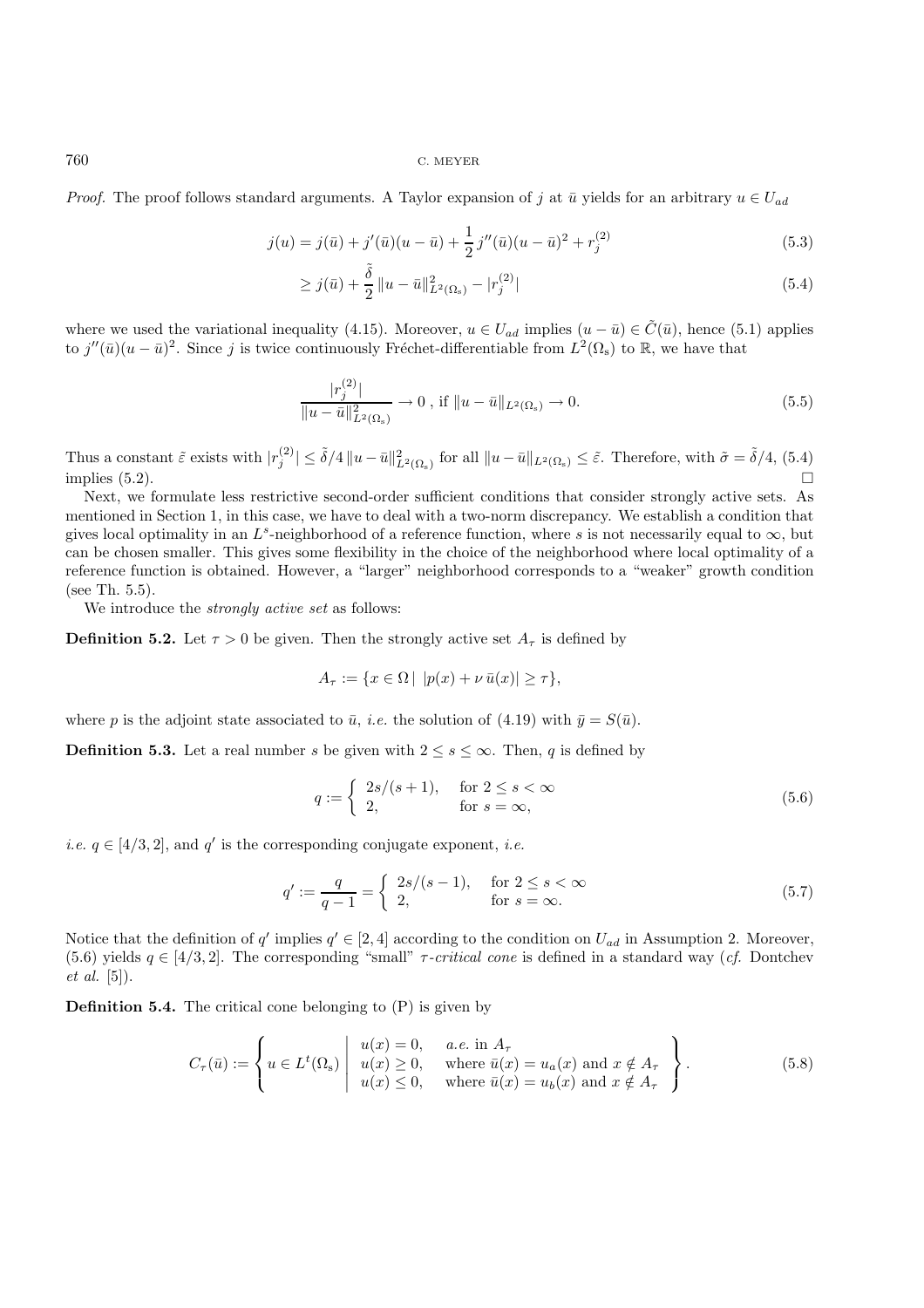Recall that t is the exponent in the regularity assumption on  $U_{ad}$  and satisfies  $t \geq q'$  (cf. Assumption 2). Now, we are in the position to state second order sufficient conditions for (P) with respect to the reduced critical cone  $C_{\tau}(\bar{u}).$ 

$$
\text{(SSC)}\n\begin{cases}\n\text{Let } \delta > 0 \text{ exist such that} \\
\quad j''(\bar{u})\, u^2 \ge \delta \, \|u\|_{L^q(\Omega_\mathbf{s})}^2 \quad \text{for all } u \in C_\tau(\bar{u}).\n\end{cases}
$$

Notice that, by the definition of q,  $j''(\bar{u})u^2 \ge \delta ||u||^2_{L^2(\Omega_s)}$  for all  $u \in C_\tau(\bar{u})$  immediately implies (SSC). In Section 7, we show that (SSC) is indeed sufficient for local optimality of  $\bar{u}$ .

**Theorem 5.5.** *Suppose that Assumptions* 1–3 *are fulfilled and that*  $s \in [2,\infty]$  *is given. Moreover, let*  $(\bar{y}, \bar{u})$ *satisfy the first-order necessary optimality conditions for problem* (P) *and assume that condition* (SSC) *is fulfilled with some*  $\delta > 0$ ,  $\tau > 0$ *. Then, there exist*  $\bar{\varepsilon} > 0$  *and*  $\bar{\sigma} > 0$  *such that* 

$$
j(u) \ge j(\bar{u}) + \bar{\sigma} \left\| u - \bar{u} \right\|_{L^q(\Omega_s)}^2,
$$
\n
$$
(5.9)
$$

*with* q as defined in (5.6)*, holds for all*  $u \in U_{ad}$  *with*  $||u - \bar{u}||_{L^{s}(\Omega_{s})} \leq \bar{\varepsilon}$ *.* 

**Remark 5.6.** Setting  $s = \infty$ , we obtain  $q = 2$ , and hence Theorem 5.5 gives an  $L^2$ -quadratic growth condition in an  $L^{\infty}$ -neighborhood of  $\bar{u}$ . Choosing  $s = 2$  and thus  $q = 4/3$ , we obtain  $L^{4/3}$ -quadratic growth of j in an  $L^2$ -neighborhood of  $\bar{u}$ . Therefore, in this case, an  $L^{\infty}$ -neighborhood is not required for local optimality. As second-order sufficient conditions are important for the convergence theory of higher order optimization methods, as *e.g.* sequential quadratic programming methods, this can be used to guarantee convergence if numerical schemes do not provide a sufficient accuracy with respect to the  $L^{\infty}$ -norm, which may happen for instance if the optimal control is discontinuous.

## 6. Auxiliary results

Before we are in the position to prove Theorem 5.5, we have to investigate the neighborhood of a stationary point, *i.e.* a fixed reference solution of (P). Based on these findings, we derive some results concerning the second derivative of  $j$  in Section 6.2 also needed for the proof of Theorem 5.5. Throughout this section, we assume that  $(\bar{y}, \bar{u})$  is a fixed stationary point of problem (P). Therefore, we have that  $\bar{u} \in U_{ad}$  and  $(\bar{y}, \bar{u})$  satisfy the state equation (3.2). As before, this implies that  $\|\bar{y}\|_{V^\infty}$  is bounded by a constant because of Theorem 3.5 and [8] Lemma 5.1. This property is used several times in the proofs presented above. Notice that Lemma 3.3 implies the boundedness of G and  $G^*$  from  $L^p(\Gamma_r)$  to  $L^p(\Gamma_r)$  for all  $1 \leq p \leq \infty$ , what is also used in the subsequent proofs.

## 6.1. **The neighborhood of a stationary point**

In all what follows, we denote by  $\hat{u}$  an admissible control in a neighborhood of  $\bar{u}$ ,  $i.e., \hat{u} \in B_o(\bar{u}) \cap U_{ad}$ , where  $B_{\rho}(\bar{u})$  denotes an open ball in  $L^2(\Omega_s)$  of radius  $\rho$  around  $\bar{u}$ . Furthermore, we define  $\hat{y} = S(\hat{u})$ . Analogously to  $\bar{y}$ , we have the boundedness of  $\|\hat{y}\|_{V^\infty}$  and  $\hat{y}(x) \ge \vartheta > 0$  *a.e.* in  $\Omega$  and *a.e.* on  $\Gamma_r \cup \Gamma_0$  (*cf.* Ths. 3.5 and 3.6, and [8], Lem. 5.1). Now, given some  $\varphi \in H^1(\Omega)^*$ , we consider the following linear equation

$$
\int_{\Omega} \kappa \nabla y \cdot \nabla v \, dx + 4 \int_{\Gamma_{\mathbf{r}}} (G \,\sigma |\hat{y}|^3 y) v \, ds + 4 \int_{\Gamma_{0}} \varepsilon \sigma |\hat{y}|^3 y \, v \, ds = \langle \varphi, v \rangle_{H^1(\Omega)^*, H^1(\Omega)} \quad \forall \, v \in H^1(\Omega), \tag{6.1}
$$

which is equivalent to (4.3) with  $\hat{y}$  instead of  $\bar{y}$ . Naturally, Assumption 3 does in general not imply that a similar conditions holds with  $\hat{y}$  such that the existence of solutions to  $(6.1)$  is not immediately guaranteed. Notice further that the Fréchet differentiability of S from  $L^2(\Omega_s)$  to  $V^{\infty}$  only gives the existence of  $S'(\hat{u}): L^2(\Omega_s) \to V^{\infty}$  but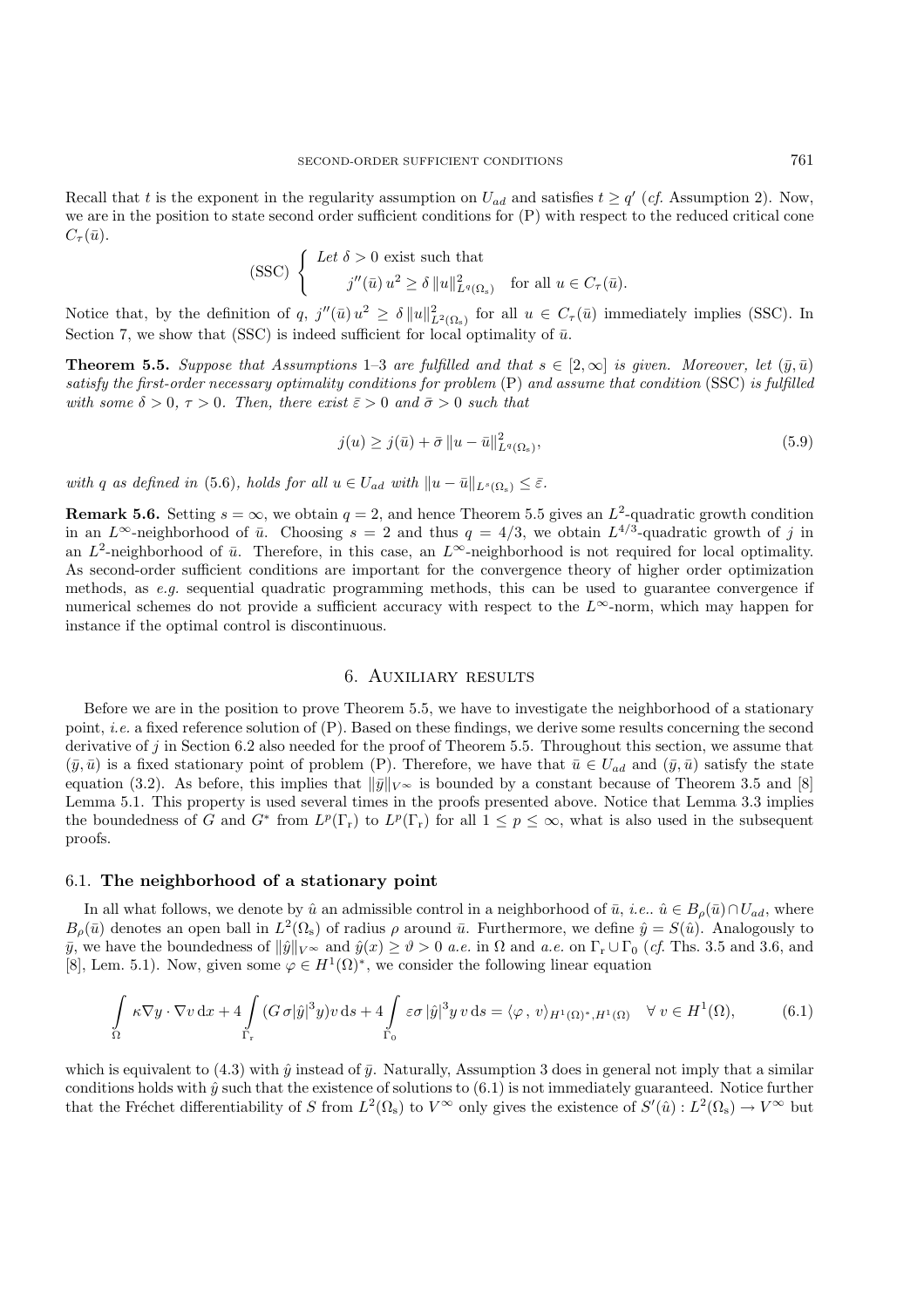does not imply that  $\tilde{S}(\hat{y}): H^1(\Omega)^* \to H^1(\Omega)$ , *i.e.* the solution operator to (6.1), is well defined. To overcome these problems, let us consider the operator  $A(\bar{y}): L^2(\Gamma_r) \to L^2(\Gamma_r)$  defined by

$$
A(\bar{y}) := I + B(\bar{y}) = I + \tau_{r} B_{r}(\bar{y}) G\sigma |\bar{y}|^{3}
$$

with  $B(\bar{y})$  as defined in Assumption 3 and  $B_r(\bar{y})$  as introduced before (4.4). Moreover, we set  $\hat{y} = S(\hat{u})$  and define  $A(\hat{y})$  analogously to  $A(\bar{y})$ . Due to Assumption 3, it is clear that  $A(\bar{y})$  is continuously invertible. In the following, we will show that the same holds for  $A(\hat{y})$  presumed that  $\|\bar{u}-\hat{u}\|_{L^2(\Omega_s)}$  is sufficiently small. Then one can argue as in Section 4 to obtain the existence of solutions to  $(6.1)$  giving in turn the existence of an adjoint state in the neighborhood of a stationary point.

**Lemma 6.1.** *Let the Assumptions* 1–3 *be fulfilled.* Assume further that  $\hat{u} \in B_{\rho}(\bar{u}) \cap U_{ad}$ . If  $\rho$  is chosen *sufficiently small, then*  $\tilde{S}(\hat{y})$  *exists as a linear and continuous operator from*  $H^1(\Omega)^*$  *to*  $H^1(\Omega)$ *, i.e. equation* (6.1) *admits a unique solution in*  $H^1(\Omega)$  *for every*  $\varphi \in H^1(\Omega)^*$  *that can be estimated by* 

$$
||y||_{H^{1}(\Omega)} \leq c ||\varphi||_{H^{1}(\Omega)^{*}}
$$
\n(6.2)

*with a constant* c *only depending on* Ω*.*

*Proof.* We start with the definition

$$
\delta A := A(\hat{y}) - A(\bar{y}).\tag{6.3}
$$

Applying both sides in (6.3) to an arbitrary  $g \in L^2(\Gamma_r)$  yields

$$
\delta A g = A(\hat{y}) g - A(\bar{y}) g
$$
  
=  $\tau_{\rm r} (B_{\rm r}(\hat{y}) G \sigma |\hat{y}|^3 g - B_{\rm r}(\bar{y}) G \sigma |\bar{y}|^3 g).$  (6.4)

Next, we set  $y_1 := B_r(\hat{y}) G_{\sigma} |\hat{y}|^3 g$  and  $y_2 := B_r(\bar{y}) G_{\sigma} |\bar{y}|^3 g$ . The definition of  $B_r(.) : L^2(\Gamma_r) \to H^1(\Omega)$  implies that  $y_1$  solves

$$
\int_{\Omega} \kappa \nabla y_1 \cdot \nabla v \, dx + 4 \int_{\Gamma_0} \varepsilon \sigma |\hat{y}|^3 y_1 \, v \, ds = \int_{\Gamma_r} (G\sigma |\hat{y}|^3 g) \, v \, ds \quad \forall \ v \in H^1(\Omega). \tag{6.5}
$$

Note that the bilinear from in this equation is bounded and coercive because of  $\hat{y} \in V^{\infty}$ ,  $\hat{y}(x) \ge \hat{y} > 0$  *a.e.* on  $\Gamma_0$ . Clearly,  $y_2$  satisfies an analogous equation with  $\bar{y}$  instead of  $\hat{y}$  such that the difference  $y_2 - y_1$  solves

$$
\int_{\Omega} \kappa \nabla (y_2 - y_1) \cdot \nabla v \,dx + 4 \int_{\Gamma_0} \varepsilon \sigma |\bar{y}|^3 (y_2 - y_1) v \,ds
$$
  
=  $4 \int_{\Gamma_0} \varepsilon \sigma (|\hat{y}|^3 - |\bar{y}|^3) y_1 v \,ds + \int_{\Gamma_r} (G\sigma (|\bar{y}|^3 - |\hat{y}|^3) g) v \,ds \quad \forall v \in H^1(\Omega).$ 

Because of the coercivity of the bilinear form, we can estimate

$$
||y_2 - y_1||_{H^1(\Omega)}^2 \le c \Big( \int_{\Gamma_0} \varepsilon \sigma \left( |\hat{y}|^3 - |\bar{y}|^3 \right) y_1 (y_2 - y_1) \, ds + \int_{\Gamma_r} \left( G \sigma \left( |\bar{y}|^3 - |\hat{y}|^3 \right) g \right) (y_2 - y_1) \, ds \Big) =: I_1 + I_2.
$$
 (6.6)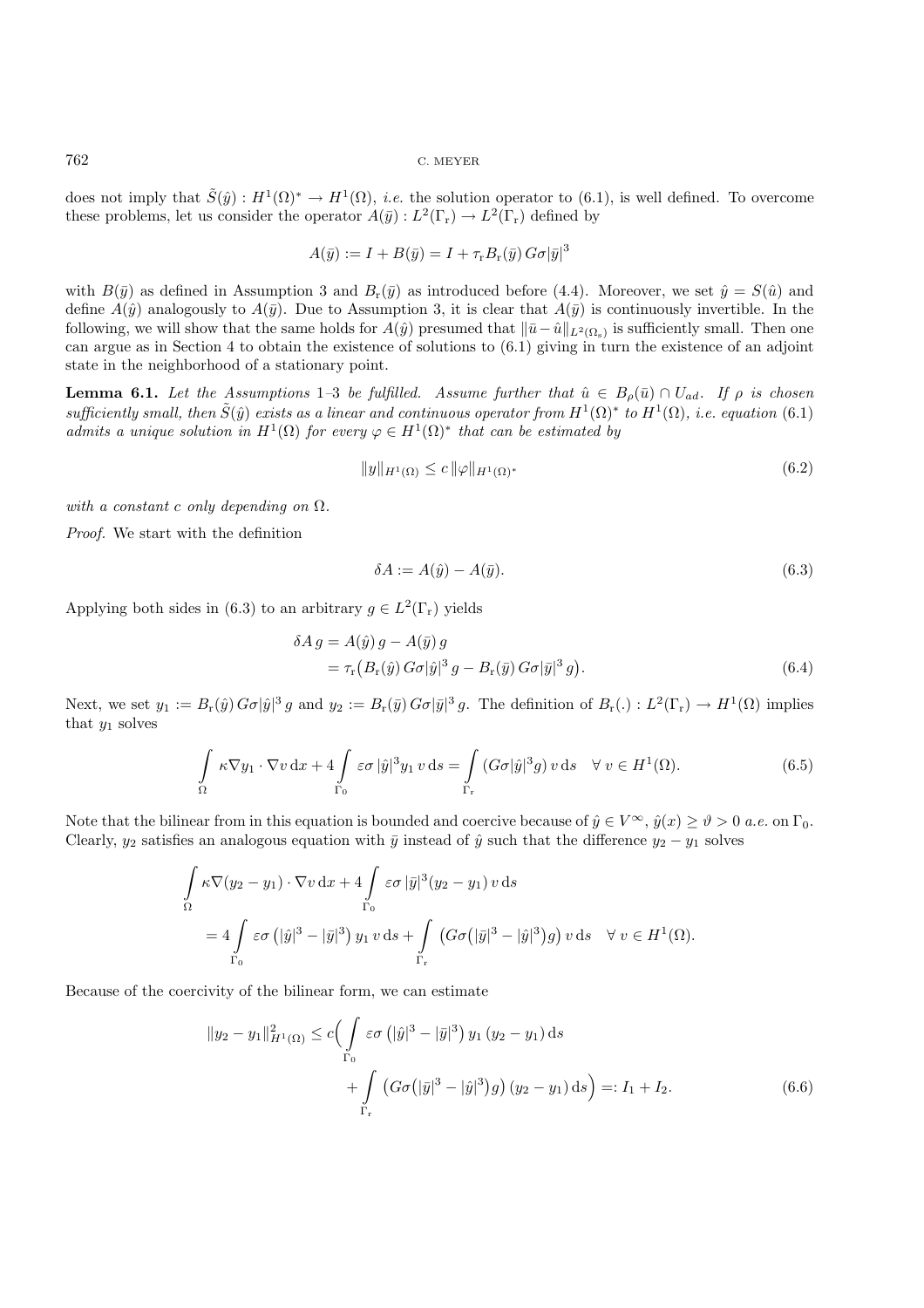For  $I_1$ , one obtains

$$
I_1 \leq c \| |\hat{y}|^3 - |\bar{y}|^3 \|_{L^{\infty}(\Gamma_0)} \|y_1\|_{L^2(\Gamma_0)} \|y_2 - y_1\|_{L^2(\Gamma_0)}.
$$

Thanks to the boundedness of  $\bar{y}$  and  $\hat{y}$ , we can continue with

$$
\| |\hat{y}|^3 - |\bar{y}|^3 \|_{L^{\infty}(\Gamma_0)} = \| (\hat{y}^2 + |\hat{y}| |\bar{y}| + \bar{y}^2)(|\hat{y}| - |\bar{y}|) \|_{L^{\infty}(\Gamma_0)}
$$
  
\n
$$
\leq c \|\hat{y} - \bar{y}\|_{L^{\infty}(\Gamma_0)}.
$$
\n(6.7)

Moreover, since  $y_1$  is the solution of (6.5), it is easy to see that  $||y_1||_{L^2(\Gamma_0)} \leq c||g||_{L^2(\Gamma_r)}$ . Hence, it follows

$$
I_1 \leq c \|\hat{y} - \bar{y}\|_{V^{\infty}} \|g\|_{L^2(\Gamma_r)} \|y_2 - y_1\|_{H^1(\Omega)}.
$$

A similar discussion yields

$$
I_2 \leq c \|\hat{y} - \bar{y}\|_{V^\infty} \|g\|_{L^2(\Gamma_r)} \|y_2 - y_1\|_{H^1(\Omega)},
$$

such that (6.6) gives

$$
||y_2 - y_1||_{H^1(\Omega)} \leq c ||\hat{y} - \bar{y}||_{V^{\infty}} ||g||_{L^2(\Gamma_r)}.
$$

Now, the definitions of  $y_1$  and  $y_2$  imply

$$
||A(\hat{y}) g - A(\bar{y}) g||_{L^{2}(\Gamma_{r})} = ||y_{2} - y_{1}||_{L^{2}(\Gamma_{r})} \leq c ||\hat{y} - \bar{y}||_{V^{\infty}} ||g||_{L^{2}(\Gamma_{r})}
$$

for all  $g \in L^2(\Gamma_r)$ . In view of (6.4), this gives

$$
\|\delta A\|_{\mathcal{L}(L^2(\Gamma_r))} \le c \|\hat{y} - \bar{y}\|_{V^\infty}.
$$
\n(6.8)

Next, we consider the equation

$$
A(\hat{y})g = f \quad \Leftrightarrow \quad \left(I - \underbrace{A(\bar{y})^{-1}(-\delta A)}_{=: T}\right)g = A(\bar{y})^{-1}f,
$$

with some  $f \in L^2(\Gamma_r)$ . Here, we used that  $A(\bar{y})$  is continuously invertible by Assumption 3. With (6.8), one obtains

$$
||T||_{\mathcal{L}(L^2(\Gamma_r))} \leq ||A(\bar{y})^{-1}||_{\mathcal{L}(L^2(\Gamma_r))} ||\delta A||_{\mathcal{L}(L^2(\Gamma_r))}
$$
  

$$
\leq c ||\hat{y} - \bar{y}||_{V^{\infty}}.
$$

If  $\|\hat{u} - \bar{u}\|_{L^2(\Omega_s)}$  is chosen sufficiently small, then the continuity of S implies  $\|\hat{y} - \bar{y}\|_{V^\infty} < 1/c$  and hence

$$
||T||_{\mathcal{L}(L^2(\Gamma_r))} < 1.
$$

Then, the theory of Neumann series yields that  $I - T$  is continuously invertible giving in turn that  $A(\hat{y})g = f$ admits a unique solution in  $L^2(\Gamma_r)$  for all  $f \in L^2(\Gamma_r)$ . Now, together with the definition of  $A(\hat{y})$ , this implies the continuous invertibility of  $I + B(\hat{y}) = I + \tau_{\rm r} B_{\rm r}(\hat{y}) G[\sigma] \hat{y}]^3$  such that a condition analogous to Assumption 3 holds with  $\hat{y}$ . Then, an analogous discussion as before Lemma 4.1 gives the unique existence of solutions to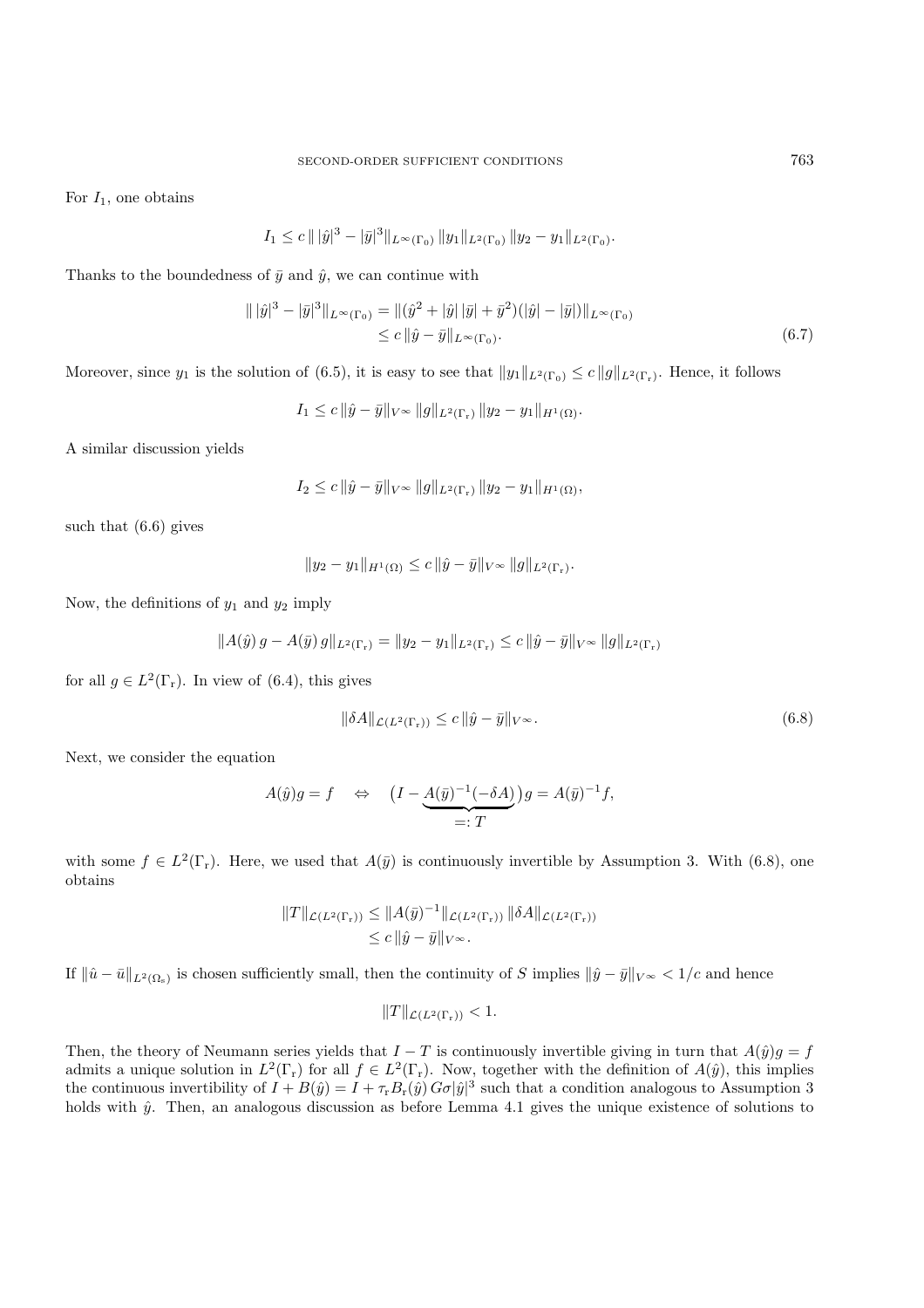(6.1), *i.e.*  $\tilde{S}(\hat{y}) : H^1(\Omega)^* \to H^1(\Omega)$  is well defined, provided that  $\|\hat{u} - \bar{u}\|_{L^2(\Omega_s)}$  is sufficiently small. Finally, (6.2) follows from the boundedness of  $\|\hat{u}\|_{V^{\infty}}$ . (6.2) follows from the boundedness of  $\|\hat{y}\|_{V^\infty}$ .

Lemma 6.1 immediately implies the existence of  $\tilde{S}(\hat{y})^* : H^1(\Omega)^* \to H^1(\Omega)$ . Then, by the same arguments leading to Lemma 4.4, the following result is obtained.

**Lemma 6.2.** *Under the assumptions of Lemma* 6.1*, the equation*

$$
\int_{\Omega} \kappa \nabla \hat{p} \cdot \nabla v \, dx + 4 \int_{\Gamma_{\mathbf{r}}} \sigma |\hat{y}|^3 \left( G^* \hat{p} \right) v \, ds + 4 \int_{\Gamma_{0}} \varepsilon \sigma |\hat{y}|^3 \hat{p} \, v \, ds = \langle g, v \rangle_{H^1(\Omega)^*, H^1(\Omega)} \quad \forall \, v \in H^1(\Omega) \tag{6.9}
$$

*admits a unique solution*  $\hat{p} \in H^1(\Omega)$  *for every*  $g \in H^1(\Omega)^*$ *. Moreover, the estimate* 

$$
\|\hat{p}\|_{H^1(\Omega)} \le c \|g\|_{H^1(\Omega)^*}
$$

*holds true with a constant* c *only depending on* Ω*.*

With the previous results at hand, embedding theorems for dim( $\Omega$ )  $\leq$  3 immediately give the follwoing lemma.

**Lemma 6.3.** *Suppose that Assumptions of Lemma* 6.1 *are fulfilled. Let*  $\hat{p}$  *denote the solution of the adjoint equation* (6.9) *with*

$$
\langle g, v \rangle = \int_{\Omega_{\rm g}} (\nabla \hat{y} - z) \cdot \nabla v \, \mathrm{d}x
$$

*as inhomogeneity. Then, there exists a positive constant* c *such that*

$$
\|\hat{p}\|_{L^4(\Gamma_r \cup \Gamma_0)} \leq c
$$

*holds true.*

**Remark 6.4.** Clearly, the same holds for the adjoint state associated to  $\bar{y}$ , *i.e.* the solution of (4.18) such that we have  $||p||_{L^4(\Gamma_r \cup \Gamma_0)} \leq c$ .

Now, let  $h \in L^t(\Omega_s)$  be given such that  $\bar{u} + h \in U_{ad}$  and define

$$
\hat{u} := \bar{u} + \theta \, h \tag{6.10}
$$

with a fixed, but arbitrary  $\theta \in (0,1)$ . Clearly, if  $||h||_{L^2(\Omega_s)}$  is sufficiently small, then  $\hat{u}$  as defined in (6.10) satisfies the assumptions of Lemma 6.1. Moreover, we define

$$
y := S'(\bar{u})h
$$
, and  $\eta := S'(\hat{u})h$ .

Then, the Taylor expansion for  $\hat{y} = S(\hat{u}) = S(\bar{u} + \theta h)$  is given by

$$
\hat{y} = S(\bar{u}) + \theta S'(\bar{u})h + r_S^{(1)} = \bar{y} + \theta y + r_S^{(1)},
$$
\n(6.11)

where the remainder term satisfies

$$
||r_S^{(1)}||_{H^1(\Omega)} \le \psi(||h||_{L^2(\Omega_s)}) ||h||_{L^2(\Omega_s)}
$$
\n(6.12)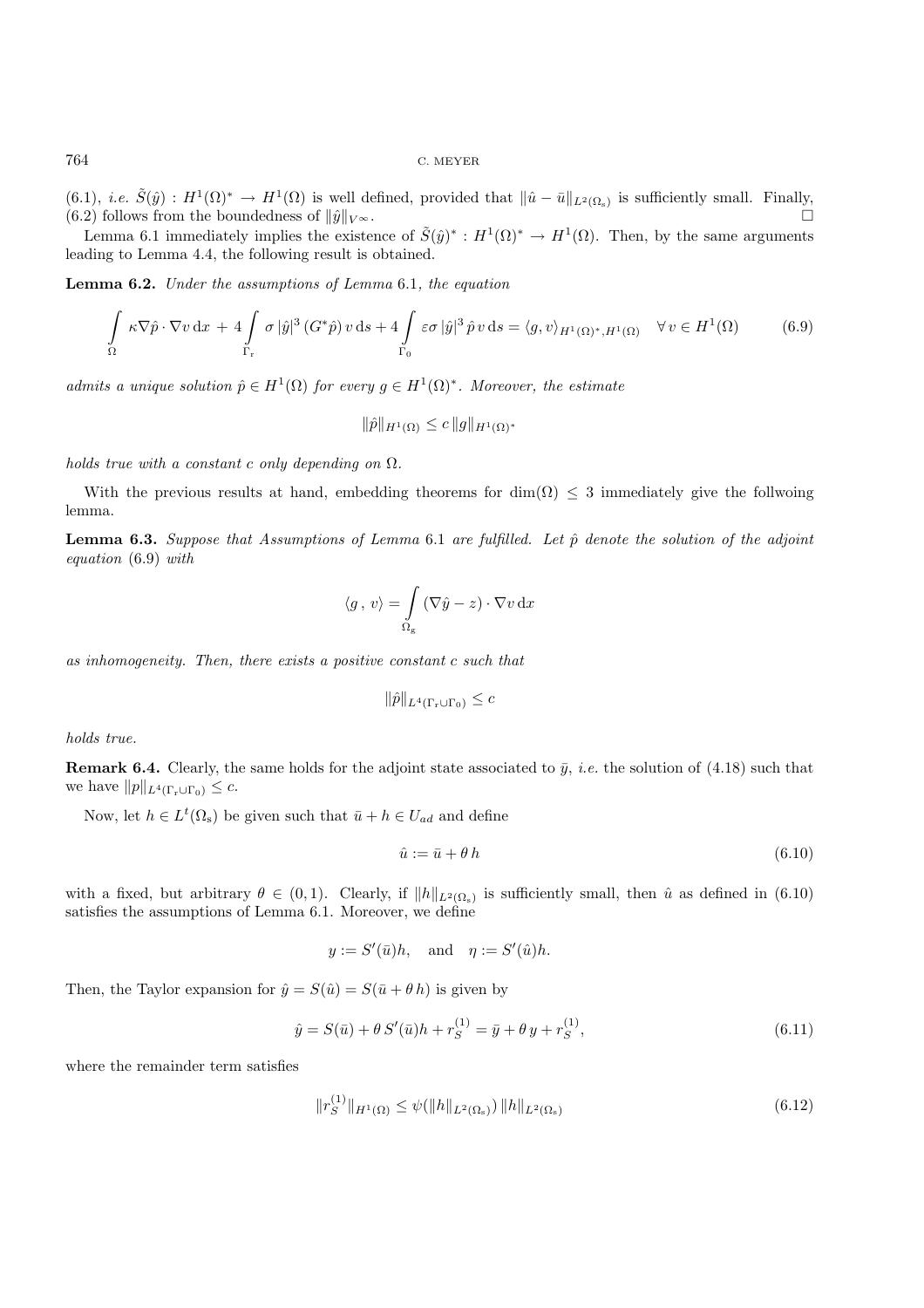due to the Fréchet diffrentiability of S. Here and in the following,  $\psi : \mathbb{R}^+ \to \mathbb{R}^+$  denotes a generic function with  $\psi(x) \to 0$  for every x | 0. In addition to (6.11), we have

$$
S'(\bar{u} + \theta h) = S'(\bar{u}) + \theta S''(\bar{u})h + r_{S'}^{(1)}
$$
\n(6.13)

with a remainder term  $r_{S'}^{(1)}$ . If one applies both sides of (6.13) to h, then

$$
\eta = S'(\bar{u} + \theta h)h = S'(\bar{u})h + \theta S''(\bar{u})h^2 + r_{S'}^{(1)}h = y + \theta w + \tilde{r}_S^{(2)}
$$
(6.14)

is obtained, where w is defined by  $w = S''(\bar{u})h^2$ , *i.e.* the solution of (4.10) with  $h_1 = h_2 = h$ . Moreover,  $\tilde{r}_S^{(2)}$  is defined by  $\tilde{r}_S^{(2)} := r_{S'}^{(1)} h$ .

**Lemma 6.5.** *Assume that* q *is a fixed real number, chosen according to Definition* 5.3*, i.e.*  $q \in [4/3, 2]$ *. Then, if*  $\bar{u} + h \in U_{ad}$  *and*  $||h||_{L^2(\Omega_s)}$  *is sufficiently small,* 

$$
\|\tilde{r}_S^{(2)}\|_{H^1(\Omega)} \le \psi(\|h\|_{L^2(\Omega_\mathrm{s})}) \|h\|_{L^q(\Omega_\mathrm{s})}
$$

*holds true.*

*Proof.* Since  $S$  is twice Fréchet differentiable, we have

$$
||r_{S'}^{(1)}||_{\mathcal{L}(L^2(\Omega_{s}), V^{\infty})} \leq \psi(||h||_{L^2(\Omega_{s})}) ||h||_{L^2(\Omega_{s})}.
$$

Therefore, we obtain

$$
\begin{aligned} \|\tilde{r}_{S}^{(2)}\|_{H^1(\Omega)} &\leq \|r_{S'}^{(1)}\|_{\mathcal{L}(L^2(\Omega_{\mathrm{s}}),V^\infty)} \|h\|_{L^2(\Omega_{\mathrm{s}})} \leq \psi(\|h\|_{L^2(\Omega_{\mathrm{s}})}) \, \|h\|_{L^2(\Omega_{\mathrm{s}})}^2 \\ &\leq \psi(\|h\|_{L^2(\Omega_{\mathrm{s}})}) \, \|h\|_{L^{q'}(\Omega_{\mathrm{s}})} \|h\|_{L^q(\Omega_{\mathrm{s}})} \leq c \, \psi(\|h\|_{L^2(\Omega_{\mathrm{s}})}) \, \|h\|_{L^q(\Omega_{\mathrm{s}})}, \end{aligned}
$$

since  $||h||_{L^{q'}(\Omega_s)} \leq c ||h||_{L^t(\Omega_s)} \leq c ||u_b - u_a||_{L^t(\Omega_s)}$  because of  $\bar{u} + h \in U_{ad}$  and  $q' \leq t$  by Assumption 2. If we consider y as a function in  $H^1(\Omega)$ , it can be treated as the solution of (4.3) with

$$
\langle \varphi \, , \, v \rangle = \int\limits_{\Omega_{\rm s}} h \, v \, \mathrm{d}x
$$

on the right-hand side. Moreover, embedding theorems for dim( $\Omega$ )  $\leq$  3 give that,  $h \in L^r(\Omega_s)$  can be identified with an element of  $H^1(\Omega)^*$ , if  $r > 6/5$ . In this way, estimate (4.7) in Lemma 4.1 yields the following result.

**Lemma 6.6.** *Let the Assumptions* 1–3 *be fulfilled and* q *be given according to Definition* 5.3 *such that*  $q \in [4/3, 2]$ *. Then, the solution of* (4.9) *is estimated by*

$$
||y||_{H^{1}(\Omega)} \leq c ||h||_{L^{q}(\Omega_{s})}
$$
\n(6.15)

*with a constant* c *only depending on* Ω*.*

**Remark 6.7.** Notice that Lemma 6.6 is also valid if  $q \geq 6/5$ . However, as we will see in Section 7, it is not necessary to consider the case  $q < 4/3$  here (*cf.* (7.8)). The same also holds for the following results in this and the next section.

Similarly to Lemma 6.6, if we consider  $w = S''(\bar{u})h^2$  as solution of (4.3) with

$$
\langle \varphi, v \rangle = -12 \int\limits_{\Gamma_{\rm r}} \left( G \sigma \, |\bar{y}| \bar{y} \, y^2 \right) v \, \mathrm{d}s - 12 \int\limits_{\Gamma_{0}} \varepsilon \sigma \, |\bar{y}| \bar{y} \, y^2 \, v \, \mathrm{d}s,
$$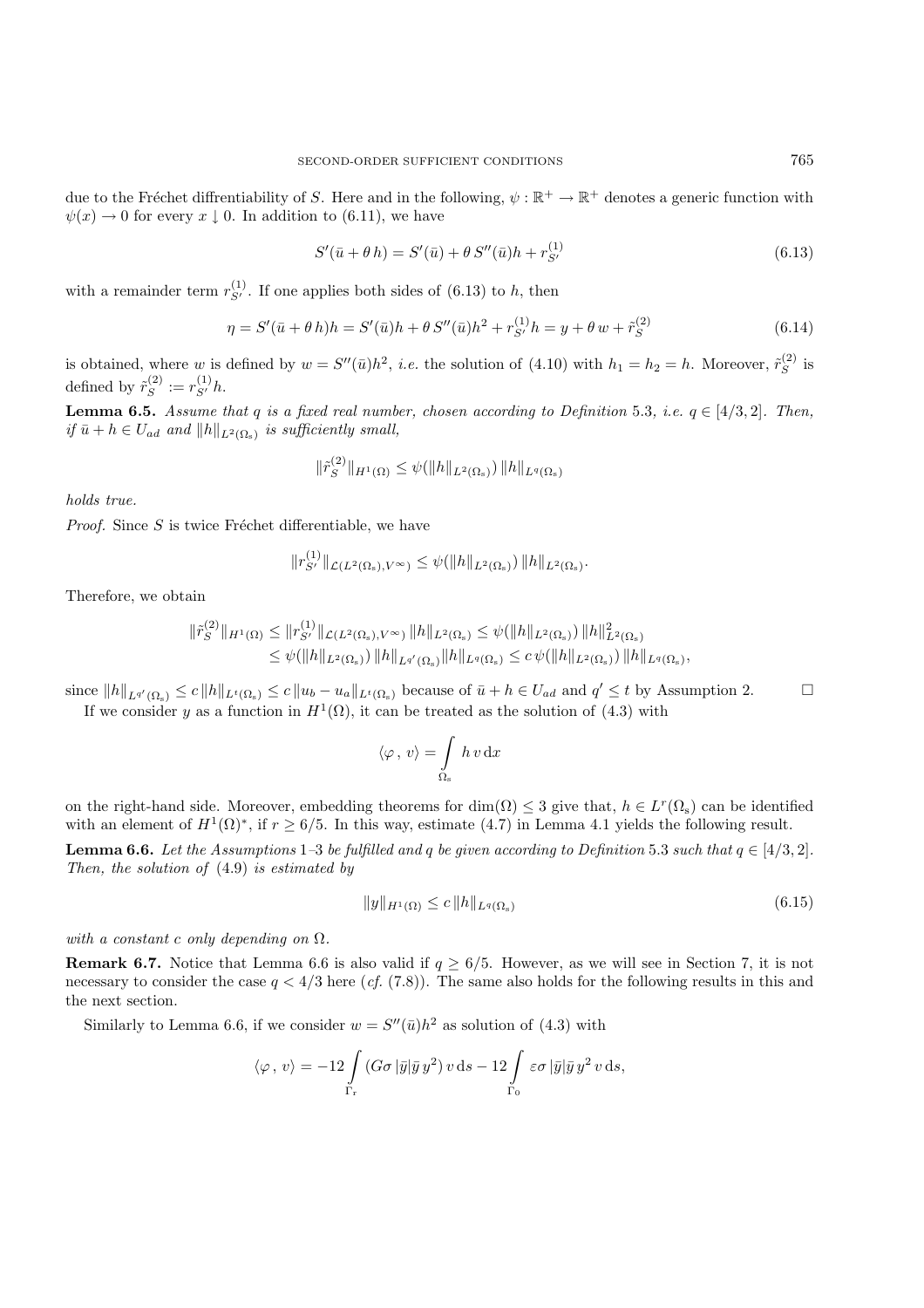we obtain:

**Lemma 6.8.** *Suppose that Assumptions* 1*–*3 *are fulfilled and* q *is given according to Definition* 5.3*. Then the solution of* (4.10) *with*  $h_1 = h_2 = h$  *satisfies* 

$$
||w||_{H^{1}(\Omega)} \leq c ||h||_{L^{q}(\Omega_{s})}^{2}, \tag{6.16}
$$

*with a constant* c *only depending on* Ω*.*

*Proof.* In this case,  $(4.7)$  implies

$$
||w||_{H^{1}(\Omega)} \leq c ||\varphi||_{H^{1}(\Omega)^{*}} \leq c (||G\sigma|\bar{y}|\bar{y}y^{2}||_{L^{2}(\Gamma_{r})} + ||\varepsilon\sigma|\bar{y}|\bar{y}y^{2}||_{L^{2}(\Gamma_{0})}),
$$
\n(6.17)

where y is as above defined by  $y = S'(\bar{u})h$ . The first addend on the right-hand side is estimated by

$$
||G\sigma |\bar{y}|\bar{y} y^2||_{L^2(\Gamma_r)} \leq c ||G||_{\mathcal{L}(L^2(\Gamma_r))} ||\bar{y}||_{L^{\infty}(\Gamma_r)}^2 ||y^2||_{L^2(\Gamma_r)}.
$$

Due to dim  $(\Omega) \leq 3$ , the embedding theorems imply for two arbitrary functions  $v_1, v_2 \in H^1(\Omega)$ :

$$
\|v_1\, v_2\|_{L^2(\Gamma_r)} \le (\|v_1^2\|_{L^2(\Gamma_r)}\, \|v_2^2\|_{L^2(\Gamma_r)})^{1/2} = \|v_1\|_{L^4(\Gamma_r)}\, \|v_2\|_{L^4(\Gamma_r)}\le c\, \|v_1\|_{H^1(\Omega)}\, \|v_2\|_{H^1(\Omega)}.
$$
\n(6.18)

Thus, with  $v_1 v_2 = y^2$ , (6.15) yields

$$
||G\sigma|\bar{y}|\bar{y}y^2||_{L^2(\Gamma_r)} \leq c||h||^2_{L^q(\Omega_s)}.
$$
\n
$$
(6.19)
$$

Analogously, we obtain for the second addend in (6.17)

$$
\|\varepsilon\sigma\left|\bar{y}\right|\bar{y}\left|\bar{y}\right|^2\|_{L^2(\Gamma_0)} \leq c\|h\|_{L^q(\Omega_s)}^2.
$$
\n
$$
(6.20)
$$

Inserting  $(6.19)$  and  $(6.20)$  in  $(6.17)$  finally gives the assertion.

With the previous findings, we can derive an estimation for the difference between p and  $\hat{p}$ , *i.e.* the solutions of (4.17) and (6.9) with the special inhomogeneities

$$
\int_{\Omega_{\rm g}} (\nabla \bar{y} - z) \cdot \nabla v \, dx \quad \text{and} \quad \int_{\Omega_{\rm g}} (\nabla \hat{y} - z) \cdot \nabla v \, dx,
$$

respectively.

**Lemma 6.9.** Let the assumptions of Lemma 6.1 be fulfilled and p and  $\hat{p}$  be the adjoint states associated to  $\bar{y}$ *and* yˆ *respectively. Then*

$$
\|\hat{p} - p\|_{H^1(\Omega)} \le \psi(\|h\|_{L^2(\Omega_s)})
$$

*holds true.*

*Proof.* According to the definition of p and  $\hat{p}$ , the difference of both solves equation (4.17) with the following right-hand side

$$
\langle g, v \rangle = \int\limits_{\Omega_{\rm g}} \nabla(\hat{y} - \bar{y}) \cdot \nabla v \, dx + 4 \int\limits_{\Gamma_{\rm r}} \sigma(|\bar{y}|^3 - |\hat{y}|^3) (G^*\hat{p}) v \, ds + 4 \int\limits_{\Gamma_{0}} \varepsilon \sigma(|\bar{y}|^3 - |\hat{y}|^3) \hat{p} \, v \, ds.
$$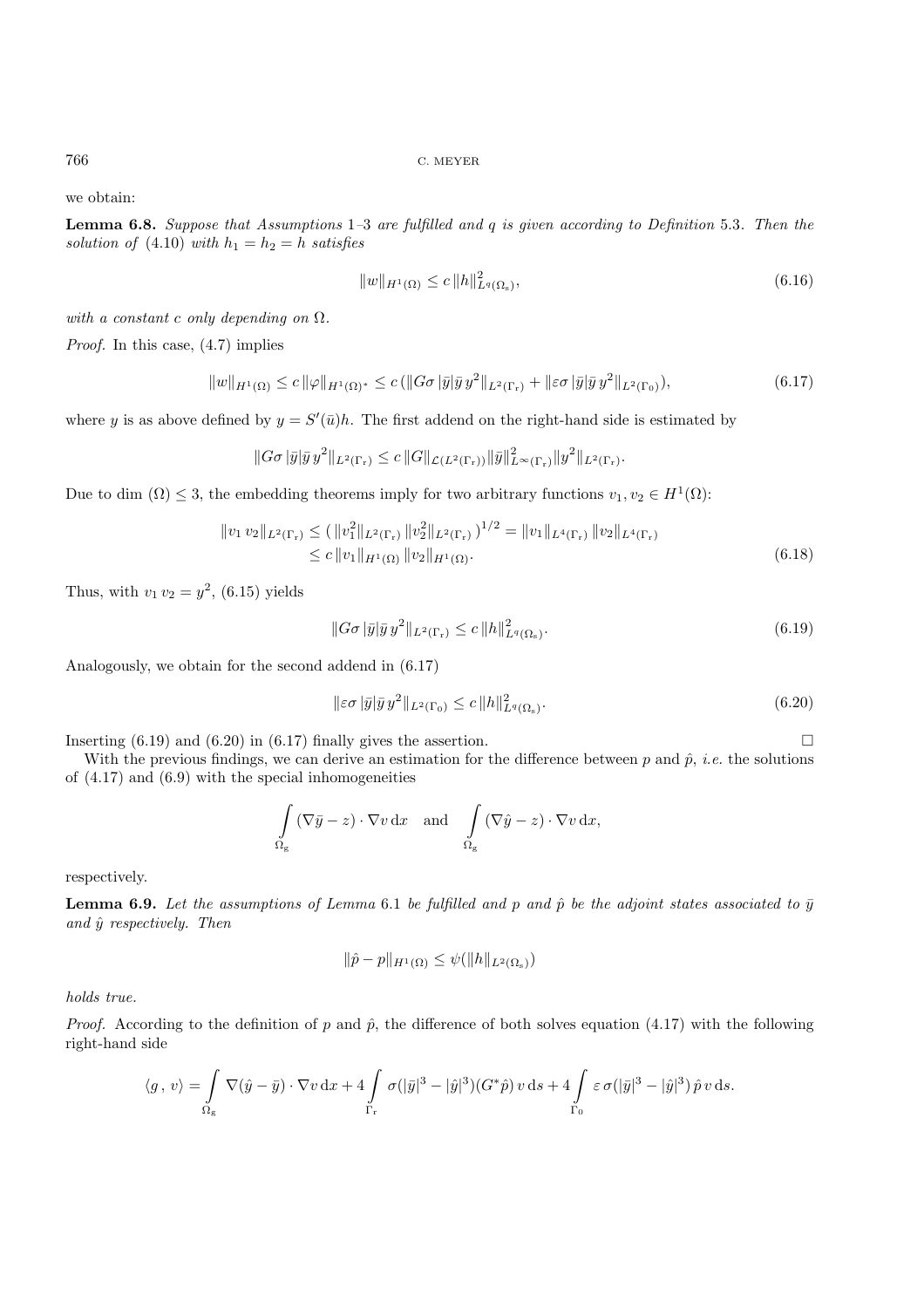This inhomogeneity is estimated as follows: thanks to  $(6.18)$ , one obtains for the  $L^2$ -norm of the second addend

$$
\begin{aligned} \|(|\bar{y}|^3 - |\hat{y}|^3)(G^*\hat{p})\|_{L^2(\Gamma_r)} &\le \| (G^*\hat{p})\|_{L^4(\Gamma_r)} \| |\bar{y}|^3 - |\hat{y}|^3 \|_{L^4(\Gamma_r)} \\ &\le c \, \| |\bar{y}|^3 - |\hat{y}|^3 \|_{L^4(\Gamma_r)}, \end{aligned} \tag{6.21}
$$

where Lemma 6.3 was used for the boundedness of  $G^*\hat{p}$ . Arguing as in (6.7), we arrive at

$$
\|\overline{y}|^3 - |\hat{y}|^3\|_{L^4(\Gamma_r)} \le \|\overline{y}^2 + |\overline{y}|\|\hat{y}| + \hat{y}^2\|_{L^\infty(\Gamma_r)} \|\overline{y} - \hat{y}\|_{L^4(\Gamma_r)} \le c \|\theta y + r_S^{(1)}\|_{L^4(\Gamma_r)},
$$

since  $\bar{y}$  and  $\hat{y}$  are bounded in  $V^{\infty}$  as mentioned before. With  $\theta \leq 1$ , inserting this into (6.21) yields

$$
\begin{aligned} \|(|\bar{y}|^3 - |\hat{y}|^3)(G^*\hat{p})\|_{L^2(\Gamma_r)} &\leq c \|y\|_{L^4(\Gamma_r)} + \|r_S^{(1)}\|_{L^4(\Gamma_r)} \\ &\leq c \left(1 + \psi(\|h\|_{L^2(\Omega_s)})\right) \|h\|_{L^2(\Omega_s)} = \psi(\|h\|_{L^2(\Omega_s)}) \end{aligned} \tag{6.22}
$$

thanks to (6.15) and (6.12). Analogously,  $\|\varepsilon\sigma(|\bar{y}|^3 - |\hat{y}|^3)\hat{p}\|_{L^2(\Gamma_0)}$  is estimated. For the remaining part of the inhomogeneity, it follows

$$
\|\hat{y} - \bar{y}\|_{H^1(\Omega_g)} \le \|y\|_{H^1(\Omega)} + \|r_S^{(1)}\|_{H^1(\Omega)}
$$
  
\n
$$
\le c \|h\|_{L^q(\Omega_s)} + \psi(\|h\|_{L^2(\Omega_s)}) \|h\|_{L^2(\Omega_s)} = \psi(\|h\|_{L^2(\Omega_s)}).
$$
\n(6.23)

Since Lemma 6.2 implies

$$
\|\hat{p}-p\|_{H^1(\Omega)} \leq c \|g\|_{H^1(\Omega)^*} \leq c \left( \|\hat{y}-\bar{y}\|_{H^1(\Omega_g)} + \|(|\bar{y}|^3 - |\hat{y}|^3)(G^*\hat{p})\|_{L^2(\Gamma_r)} + \|(|\bar{y}|^3 - |\hat{y}|^3)\hat{p}\right) \|_{L^2(\Gamma_0)}\right),
$$

inserting (6.23) together with (6.22) into this estimate gives the assertion.  $\square$ 

### 6.2. **The second derivative of** j

Now, we turn to the second derivative of the reduced objective functional. Due to the chain rule, the second derivative is given by

$$
j''(\bar{u})[h_1, h_2] = (\nabla y_1, \nabla y_2)_{L^2(\Omega_{\rm g})} + (\nabla \bar{y} - z, \nabla w)_{L^2(\Omega_{\rm g})} + \nu(h_1, h_2)_{L^2(\Omega_{\rm s})},
$$

with  $y_i = S'(\bar{u})h_i$ ,  $i = 1, 2$ , and  $w = S''(\bar{u})[h_1, h_2]$  defined by (4.10). Now inserting p as test function in the weak formulation of  $(4.10)$  and, on the other hand, choosing w as test function in the variational formulation of (4.17) with  $(\nabla \bar{y} - z, \nabla v)_{L^2(\Omega_{\varepsilon})}$  and then subtracting both equations yield

$$
(\nabla \bar{y} - z, \nabla w)_{L^2(\Omega_g)} = -12 \int\limits_{\Gamma_r} (G\sigma |\bar{y}|\bar{y} y_1 y_2) p \,ds - 12 \int\limits_{\Gamma_0} \varepsilon \sigma |\bar{y}|\bar{y} y_1 y_2 p \,ds.
$$

Hence, one obtains

$$
j''(\bar{u})[h_1, h_2] = (\nabla y_1, \nabla y_2)_{L^2(\Omega_{\rm g})} + \nu(h_1, h_2)_{L^2(\Omega_{\rm s})} - 12 \Big( \int\limits_{\Gamma_{\rm r}} (G\sigma |\bar{y}|\bar{y} y_1 y_2) p \, \mathrm{d} s + \int\limits_{\Gamma_{0}} \varepsilon \sigma |\bar{y}|\bar{y} y_1 y_2 p \, \mathrm{d} s \Big). \tag{6.24}
$$

**Lemma 6.10.** Let the Assumptions 1–3 be fulfilled and y be defined by  $y = S'(\bar{u})h$ . Then

$$
\left| \int\limits_{\Gamma_{\rm r}} (G\sigma \, |\bar{y}|\bar{y} \, y^2) p \, \mathrm{d}s \right| + \left| \int\limits_{\Gamma_{0}} \varepsilon \sigma \, |\bar{y}| \bar{y} \, y^2 \, p \, \mathrm{d}s \right| \leq c \, \|h\|_{L^q(\Omega_{\rm s})}^2
$$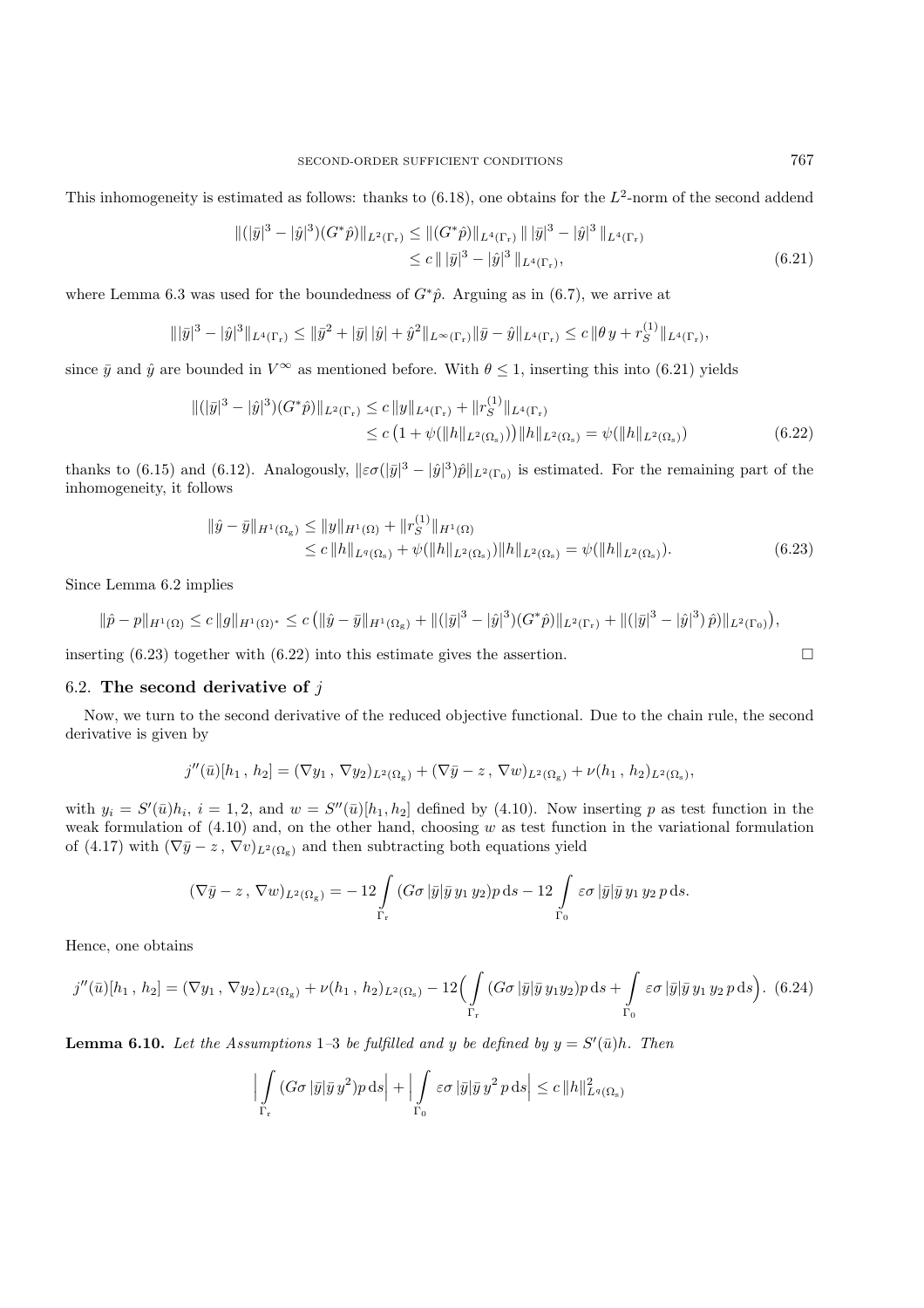*holds true with a positive constant c independent of* h and a fixed but arbitrary  $q \in [4/3, 2]$ .

*Proof.* The  $\Gamma_r$ -integral is estimated as follows

$$
\left| \int\limits_{\Gamma_{\rm r}} (G\sigma \left| \bar{y} \right| \bar{y} \, y^2) p \, \mathrm{d}s \right| \leq \|p\|_{L^2(\Gamma_{\rm r})} \|G\sigma \left| \bar{y} \right| \bar{y} \, y^2 \|_{L^2(\Gamma_{\rm r})}
$$
\n
$$
\leq c \, \|y\|_{L^2(\Gamma_{\rm r})}^2 \leq c \, \|h\|_{L^q(\Omega_{\rm s})}^2,\tag{6.25}
$$

where we used Remark 6.4, (6.18), (6.15), and the boundedness of  $\bar{y}$  in  $V^{\infty}$ . Analogously, we obtain for the integral over  $\Gamma_0$ :

$$
\left|\int\limits_{\Gamma_0} \varepsilon \sigma \, |\bar{y}| \bar{y} \, y^2 \, p \, ds \, \right| \leq c \, \|h\|_{L^q(\Omega_s)}^2.
$$

Together with  $(6.25)$ , this yields the assertion.

Based on the previous results, we are now able to show the desired property of the second order remainder term of  $j$ . We recall the Taylor expansion of  $j$  given by

$$
j(\bar{u} + h) = j(\bar{u}) + j'(\bar{u})h + \frac{1}{2}j''(\bar{u})h^2 + r_j^{(2)},
$$
\n(6.26)

where the remainder term fulfills (5.5) since j is twice Fréchet differentiable from  $L^2(\Omega_s)$  to R. Using the results of Section 6.1, we show the following lemma that includes (5.5) as a special case.

**Lemma 6.11.** *Let Assumptions* 1–3 *be fulfilled and* q *be given according to Definition* 5.3*, i.e.*  $q \geq 4/3$ *. Then, the remainder term*  $r_i^{(2)}$  *satisfies* 

$$
\frac{|r_j^{(2)}|}{\|h\|_{L^q(\Omega_{\rm s})}^2} \to 0 \tag{6.27}
$$

*for all* h *with*  $\bar{u} + h \in U_{ad}$  *and*  $||h||_{L^2(\Omega_s)} \to 0$ *.* 

*Proof.* This rather technical essentially benefits from the fact that the control appears only linearly in the state equation and quadratically in the objective functional. Consequently, it vanishes in the expression for the remainder term  $r_i^{(2)}$  as we will see below. Thus,  $r_i^{(2)}$  only depends on the solutions of the state equation, its linearization and the adjoint equation. Consequently, one can employ the smoothing properties of the respective PDE solution operators to estimate  $r_j^{(2)}$ , especially Lemmas 6.6 and 6.8 of the previous section. First, we prove the assertion for  $4/3 \le q \le 2$ . At the end we show, that (6.27) also holds for every  $q \ge 2$ .

*(i) Taylor expansion of* j*:* With (6.26) at hand, one obtains for  $r_i^{(2)}$ 

$$
r_j^{(2)} = j(\bar{u} + h) - j(\bar{u}) - j'(\bar{u})h - \frac{1}{2}j''(\bar{u})h^2
$$
  
= 
$$
\int_0^1 j'(\bar{u} + \beta h)h d\beta - j'(\bar{u})h - \frac{1}{2}j''(\bar{u})h^2
$$
  
= 
$$
\int_0^1 \int_0^{\beta} (j''(\bar{u} + \theta h)h^2 - j''(\bar{u})h^2) d\theta d\beta = \int_0^1 \int_0^{\beta} \rho_j d\theta d\beta.
$$
 (6.28)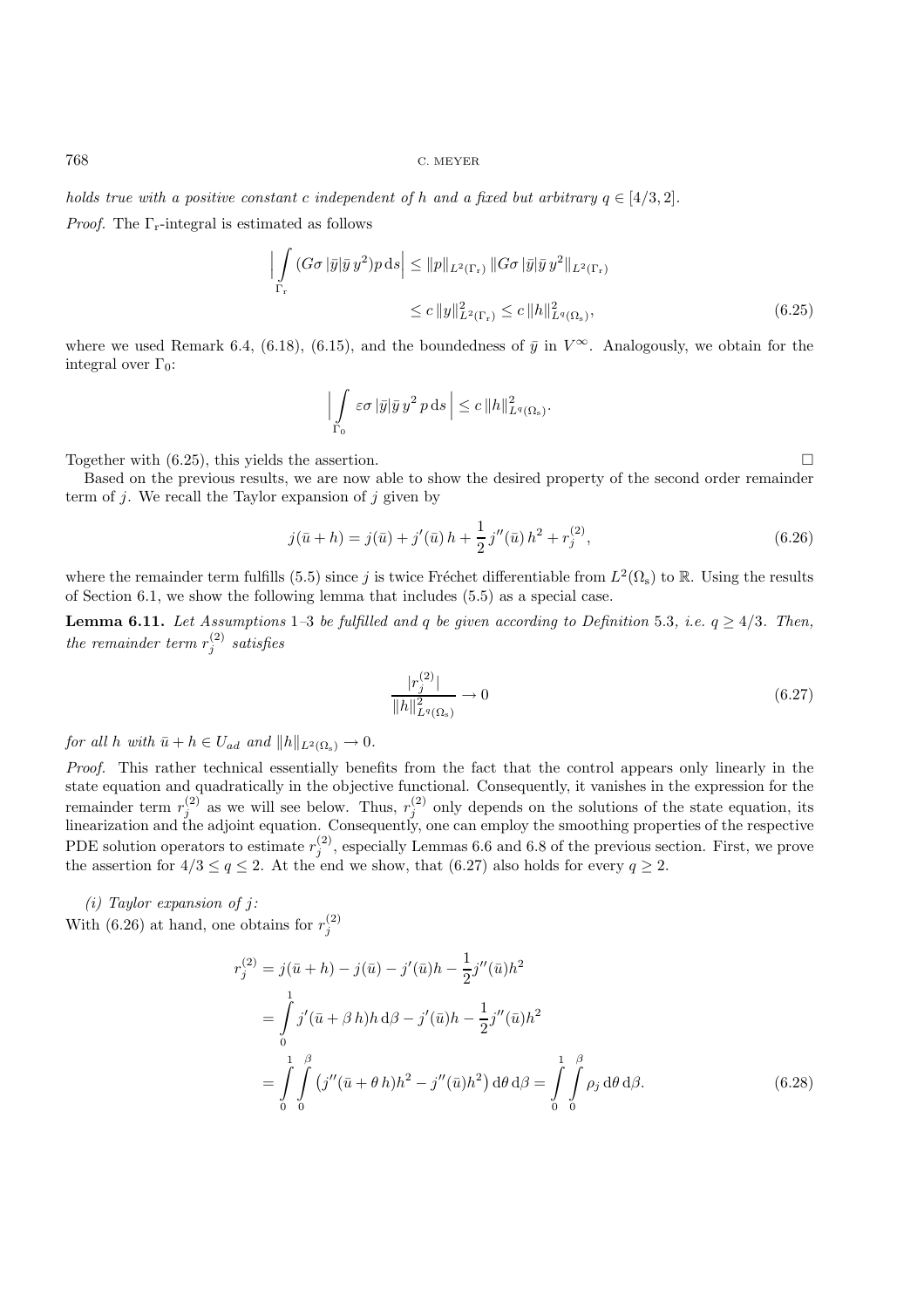with  $\rho_j := j''(\bar{u} + \theta h)h^2 - j''(\bar{u})h^2$ . Notice that  $j'(\bar{u} + \beta h)$  and  $j''(\bar{u} + \theta h)$  are well defined thanks to the chain rule and Remark 4.3. Inserting (6.24) in the definition of  $\rho_j$  yields

$$
\rho_j = \|\nabla \eta\|_{L^2(\Omega_g)}^2 - \|\nabla y\|_{L^2(\Omega_g)}^2
$$
  
\n
$$
- 12 \int_{\Gamma_r} (G\sigma |\hat{y}|\hat{y} \eta^2) \hat{p} ds + 12 \int_{\Gamma_r} (G\sigma |\bar{y}|\bar{y} y^2) p ds
$$
  
\n
$$
- 12 \int_{\Gamma_0} \varepsilon \sigma |\hat{y}|\hat{y} \eta^2 \hat{p} ds + 12 \int_{\Gamma_0} \varepsilon \sigma |\bar{y}|\bar{y} y^2 p ds,
$$
\n(6.29)

where  $\hat{y}$ ,  $\hat{p}$ ,  $y$ , and  $\eta$  are defined as in Section 6.1, *i.e.* in particular  $\hat{y} = S(\hat{u}) = S(u + \theta h)$  and  $\eta = S'(u + \theta h)h$ . Notice that, as indicated above, h does not directly appear in (6.29). Hence,  $\rho_j$  only depends on "smooth" PDE solutions. Straightforward computation shows that the first addend in (6.29) can be expressed as

$$
\|\nabla \eta\|_{L^2(\Omega_{\text{g}})}^2 - \|\nabla y\|_{L^2(\Omega_{\text{g}})}^2 = J''(\hat{y}, \hat{u})(\eta, h)^2 - J''(\bar{y}, \bar{u})(y, h)^2 =: \rho_J.
$$

*(ii)* Estimation of  $\rho_J$ : With (6.14) and  $\theta \leq 1$ , we find for  $\rho_J$ 

$$
|\rho_J| = ||\nabla \eta||_{L^2(\Omega_g)}^2 - ||\nabla y||_{L^2(\Omega_g)}^2| \le ||\eta||_{H^1(\Omega)}^2 - ||y||_{H^1(\Omega)}^2|
$$
  
\n
$$
\le ||y + \theta w + \tilde{r}_S^{(2)}||_{H^1(\Omega)}^2 - ||y||_{H^1(\Omega)}^2|
$$
  
\n
$$
\le 2 ||w||_{H^1(\Omega)} ||y||_{H^1(\Omega)} + 2 ||\tilde{r}_S^{(2)}||_{H^1(\Omega)} ||y||_{H^1(\Omega)}
$$
  
\n
$$
+ 2 ||w||_{H^1(\Omega)} ||\tilde{r}_S^{(2)}||_{H^1(\Omega)} + ||\tilde{r}_S^{(2)}||_{H^1(\Omega)}^2 + ||w||_{H^1(\Omega)}^2,
$$
\n(6.30)

where Lemma 6.5 holds for  $\|\tilde{r}_S^{(2)}\|_{H^1(\Omega)}$ . Moreover, Lemmas 6.6 and 6.8 give

 $||y||_{H^1(\Omega)} \le c ||h||_{L^q(\Omega_s)} \text{ and } ||w||_{H^1(\Omega)} \le c ||h||_{L^q(\Omega_s)}^2.$ 

Therefore, (6.30) results in

$$
|\rho_J| \le \psi(||h||_{L^2(\Omega_s)}) ||h||^2_{L^q(\Omega_s)},
$$
\n(6.31)

where  $\psi : \mathbb{R} \to \mathbb{R}$  again denotes a generic function with  $\psi(x) \to 0$  for every  $x \downarrow 0$ . Notice that the assumption  $q \leq 2$  implies  $||h||_{L^q(\Omega_s)} \leq c||h||_{L^2(\Omega_s)}$ . This is used for instance in the estimate  $||w||_{H^1(\Omega)} \leq$  $\varphi(\|h\|_{L^2(\Omega_\mathrm{s})}) \|h\|_{L^q(\Omega_\mathrm{s})}.$ 

*(iii) Estimation of the boundary integrals:* Next, we estimate the difference of the integrals over  $\Gamma_r$  in (6.29):

$$
\left| \int_{\Gamma_{\rm r}} (G\sigma |\hat{y}|\hat{y}\,\eta^2)\hat{p}\,\mathrm{d}s - \int_{\Gamma_{\rm r}} (G\sigma |\bar{y}|\bar{y}\,y^2)p\,\mathrm{d}s \right|
$$
  

$$
\leq \left| \int_{\Gamma_{\rm r}} (G\sigma (|\hat{y}|\hat{y}\,\eta^2 - |\bar{y}|\bar{y}\,y^2))\hat{p}\,\mathrm{d}s \right| + \left| \int_{\Gamma_{\rm r}} (G\sigma |\bar{y}|\bar{y}\,y^2)(\hat{p} - p)\,\mathrm{d}s \right| =: J_1 + J_2. \quad (6.32)
$$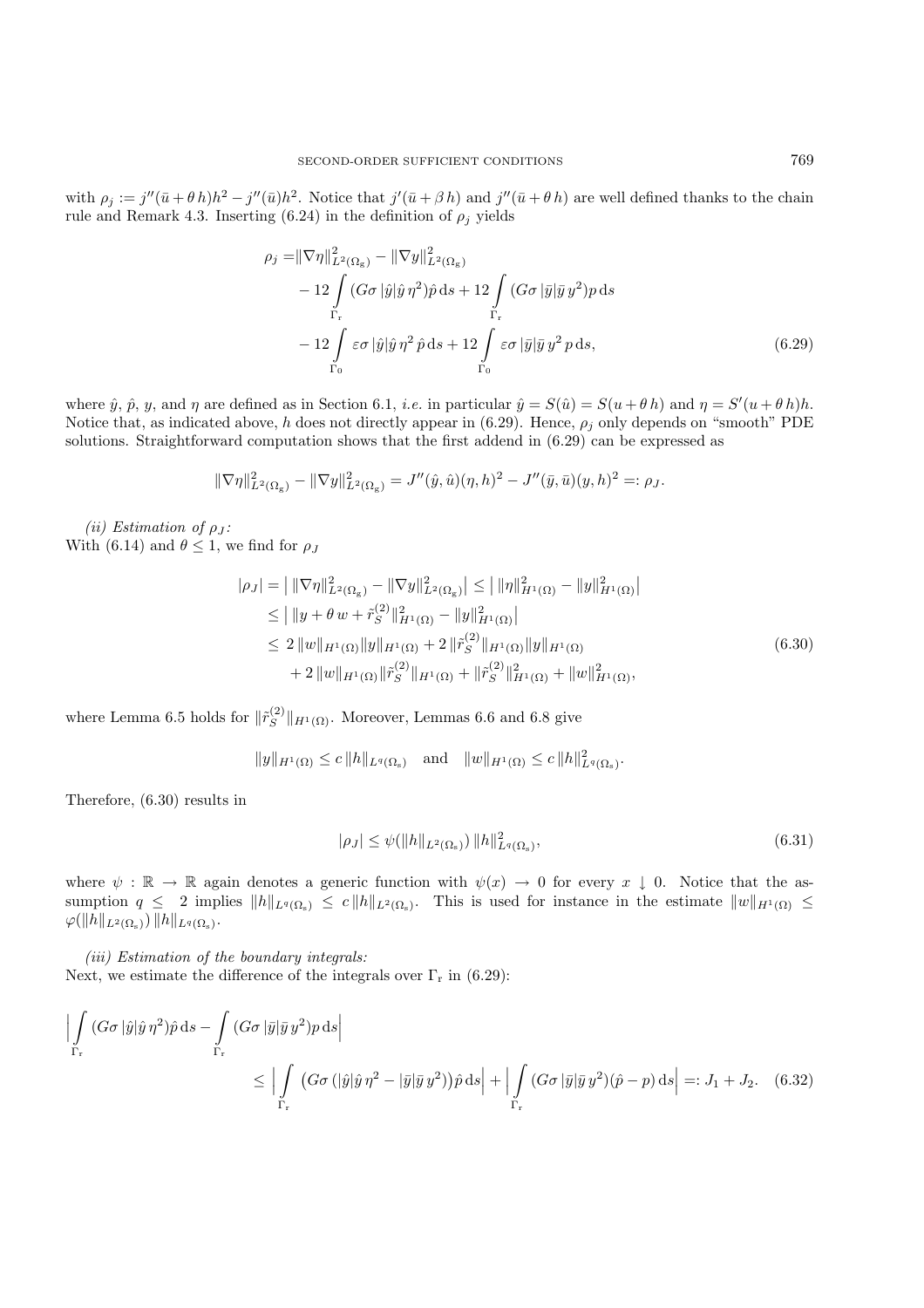Together with (6.18), Lemma 6.6 and 6.9 yield for the second addend

$$
J_2 \leq ||G\sigma|\bar{y}|\bar{y}y^2||_{L^2(\Gamma_r)} ||\hat{p} - p||_{L^2(\Gamma_r)}\leq \sigma ||G||_{\mathcal{L}(L^2(\Gamma_r))} ||\bar{y}||_{L^{\infty}(\Gamma_r)}^2 ||y^2||_{L^2(\Gamma_r)} ||\hat{p} - p||_{H^1(\Omega)}\leq c \psi(||h||_{L^2(\Omega_s)}) ||y||_{H^1(\Omega)}^2 \leq c \psi(||h||_{L^2(\Omega_s)}) ||h||_{L^q(\Omega_s)}^2.
$$
\n(6.33)

Notice that the additional assumption in Lemma 6.9, *i.e.*  $\hat{u} \in B_{\rho}(\bar{u})$  with sufficiently small  $\rho$ , is automatically fulfilled if  $||h||_{L^2(\Omega_s)}$  tends to zero. Using the Taylor expansion (6.14), the first addend is transformed into

$$
J_1 = \left| \int\limits_{\Gamma_{\rm r}} \left( G\sigma \left( |\hat{y}|\hat{y} \left( y + \theta w + \tilde{r}_S^{(2)} \right)^2 - |\bar{y}|\bar{y} \, y^2 \right) \right) \hat{p} \, \mathrm{d}s \right| \le I_1 + I_2
$$

with

$$
I_1 := \Big|\int\limits_{\Gamma_{\mathbf{r}}} \sigma\left(|\hat{y}|\hat{y} - |\bar{y}|\bar{y}\right)y^2\left(G^*\hat{p}\right)ds\Big|
$$

and

$$
I_2 := \Big| \int\limits_{\Gamma_{\rm r}} \sigma \, |\hat{y}| \hat{y} \, (G^*\hat{p}) \, (2\theta \, y \, w + 2 \, \tilde{r}_S^{(2)} \, y + 2\theta \, w \, \tilde{r}_S^{(2)} + (\tilde{r}_S^{(2)})^2 + \theta^2 \, w^2 \big) \, ds \Big|.
$$

We continue with

$$
I_1 \leq \sigma \|y^2\|_{L^2(\Gamma_r)} \|(\|\hat{y}_h\|\hat{y} - \|\bar{y}\|\bar{y}) G^*\hat{p}\|_{L^2(\Gamma_r)} \leq \sigma \|y^2\|_{L^2(\Gamma_r)} \|G^*\|_{\mathcal{L}(L^4(\Gamma_r))} \|\hat{p}\|_{L^4(\Gamma_r)} \||\hat{y}\|\hat{y} - \|\bar{y}\|\bar{y}\|_{L^4(\Gamma_r)},
$$
\n(6.34)

where we used  $(6.18)$  for the last inequality. Now, we argue similarly to the derivation of  $(6.22)$ : thanks to  $\bar{u}, \hat{u} \in U_{ad}$ , the maximum principle in Theorem 3.6 implies  $\bar{y}, \hat{y} \ge \vartheta > 0$ . Thus, together with the Taylor expansion (6.11)

$$
|\hat{y}|\hat{y} - |\bar{y}|\bar{y} = \hat{y}^2 - \bar{y}^2 = (\hat{y} + \bar{y})(\hat{y} - \bar{y}) = (\hat{y} + \bar{y})(\theta y + r_S^{(1)})
$$

holds true. Hence, Lemma 6.6 and (6.12) yield

$$
\begin{aligned} \|\,|\hat{y}|\hat{y} - |\bar{y}|\bar{y}\,\|_{L^4(\Gamma_r)} &\leq \|\hat{y} + \bar{y}\|_{L^\infty(\Gamma_r)} \left(\|y\|_{L^4(\Gamma_r)} + \|r_S^{(1)}\|_{L^4(\Gamma_r)}\right) \\ &\leq c \left(1 + \psi(\|h\|_{L^2(\Omega_\mathrm{s})})\right) \|h\|_{L^2(\Omega_\mathrm{s})} = \psi(\|h\|_{L^2(\Omega_\mathrm{s})}). \end{aligned}
$$

Therefore, by applying Lemma 6.6 to  $||y||^2_{L^2(\Gamma_r)}$  and Lemma 6.3 to  $||\hat{p}||_{L^4(\Gamma_r)}$ , (6.34) results in

$$
I_1 \le \psi(||h||_{L^2(\Omega_s)}) ||h||^2_{L^q(\Omega_s)}.
$$
\n(6.35)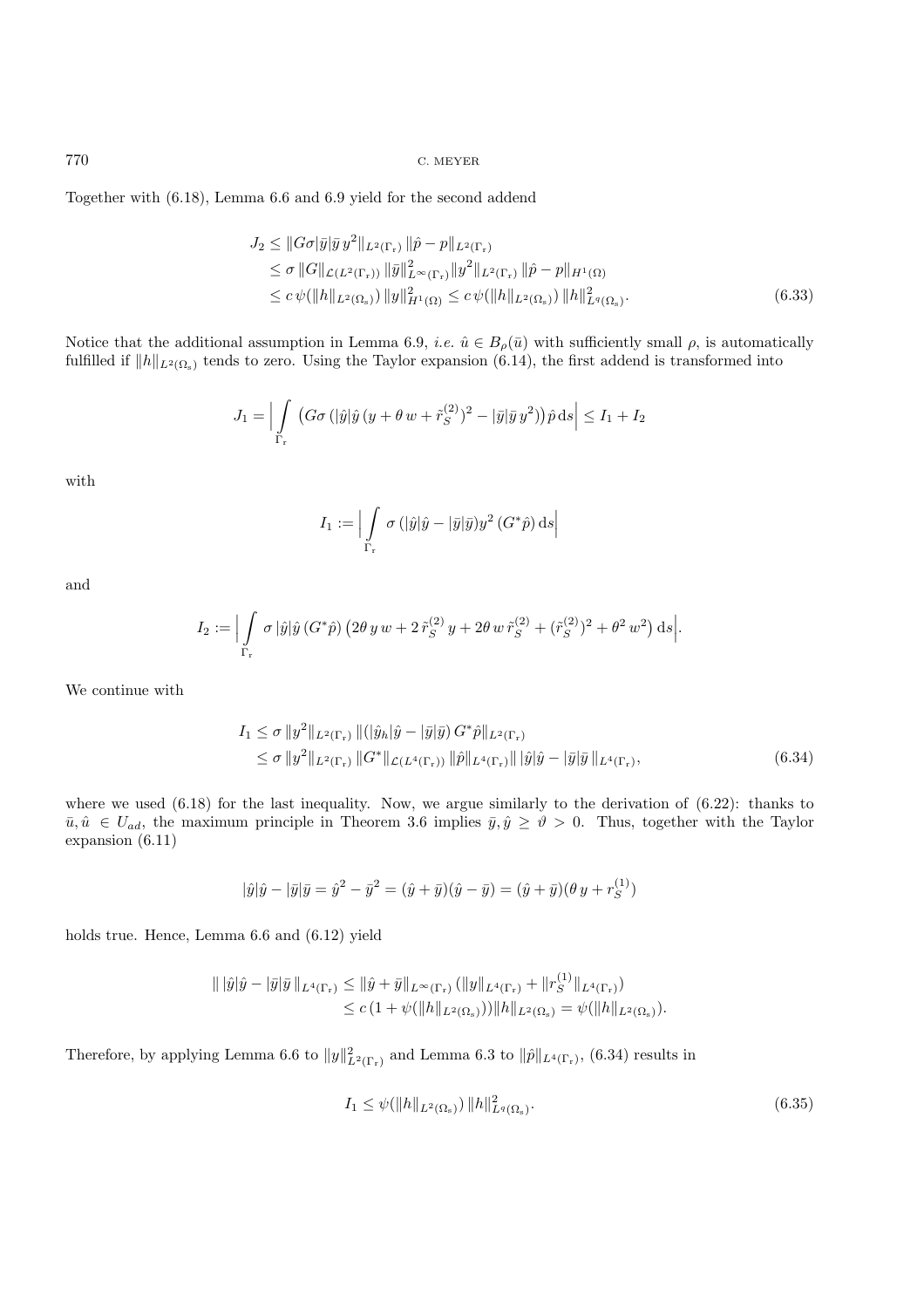Using again  $(6.18)$  and Lemma 6.3, the integral  $I_2$  is estimated as follows:

$$
I_2 \leq ||\sigma||\hat{y}||\hat{y}G^*\hat{p}||_{L^2(\Gamma_r)} (2||yw||_{L^2(\Gamma_r)} + 2||\tilde{r}_S^{(2)}y||_{L^2(\Gamma_r)} + 2||w\tilde{r}_S^{(2)}||_{L^2(\Gamma_r)}+ ||(\tilde{r}_S^{(2)})^2||_{L^2(\Gamma_r)} + ||w^2||_{L^2(\Gamma_r)})\leq \sigma||\hat{y}||_{L^{\infty}(\Omega_s)}^2||G^*||_{\mathcal{L}(L^2(\Gamma_r))}||\hat{p}||_{L^2(\Gamma_r)}(2||w||_{L^4(\Gamma_r)}||y||_{L^4(\Gamma_r)} + 2||\tilde{r}_S^{(2)}||_{L^4(\Gamma_r)}||y||_{L^4(\Gamma_r)} + 2||w||_{L^4(\Gamma_r)}||\tilde{r}_S^{(2)}||_{L^4(\Gamma_r)}+ ||\tilde{r}_S^{(2)}||_{L^4(\Gamma_r)}^2 + ||w||_{L^4(\Gamma_r)}^2)\leq c (2||w||_{H^1(\Omega)}||y||_{H^1(\Omega)} + 2||\tilde{r}_S^{(2)}||_{H^1(\Omega)}||y||_{H^1(\Omega)} + 2||w||_{H^1(\Omega)}||\tilde{r}_S^{(2)}||_{H^1(\Omega)}+ ||\tilde{r}_S^{(2)}||_{H^1(\Omega)}^2 + ||w||_{H^1(\Omega)}^2).
$$

The expression on the right-hand side in the last inequality is the same as in (6.30). Hence, we argue as before and obtain

$$
I_2 \leq \psi(\|h\|_{L^2(\Omega_\mathrm{s})})\, \|h\|_{L^q(\Omega_\mathrm{s})}^2.
$$

Together with (6.35), this implies  $J_1 \leq \psi(||h||_{L^2(\Omega_s)}) ||h||^2_{L^q(\Omega_s)}$ . If we insert this and (6.33) in (6.32), then

$$
\left| \int\limits_{\Gamma_{\rm r}} (G\sigma \left| \hat{y} \right| \hat{y} \eta^2) \hat{p} \, \mathrm{d}s - \int\limits_{\Gamma_{\rm r}} (G\sigma \left| \bar{y} \right| \bar{y} \, y^2) p \, \mathrm{d}s \right| \leq \psi(\|h\|_{L^2(\Omega_{\rm s})}) \, \|h\|_{L^q(\Omega_{\rm s})}^2 \tag{6.36}
$$

is obtained. An analogous discussion for the difference of the integrals over  $\Gamma_0$  in (6.29) gives

$$
\Big|\int\limits_{\Gamma_0} (\varepsilon\sigma|\hat{y}|\hat{y}\,\eta^2)\hat{p}\,\mathrm{d} s - \int\limits_{\Gamma_0} (\varepsilon\sigma|\bar{y}|\bar{y}\,y^2)p\,\mathrm{d} s\Big| \leq \psi(\|h\|_{L^2(\Omega_\mathrm{s})})\,\|h\|_{L^q(\Omega_\mathrm{s})}^2.
$$

Hence, by inserting this estimate together with (6.36) and (6.31) in (6.29), we end up with

 $|\rho_j| \leq \psi(||h||_{L^2(\Omega_\text{s})}) ||h||^2_{L^q(\Omega_\text{s})}.$ 

For the remainder term  $r_i^{(2)}$ , we finally obtain

$$
\left| r_j^{(2)} \right| \leq \int_0^1 \int_0^{\beta} |\rho_j| \, d\theta \, d\beta \leq \psi(\|h\|_{L^2(\Omega_s)}) \, \|h\|_{L^q(\Omega_s)}^2 \int_0^1 \int_0^{\beta} d\theta \, d\beta
$$
\n
$$
\leq \psi(\|h\|_{L^2(\Omega_s)}) \, \|h\|_{L^q(\Omega_s)}^2,\tag{6.37}
$$

with  $4/3 \le q \le 2$ . Due to  $||h||^2_{L^q(\Omega_s)} \le c||h||^2_{L^r(\Omega_s)}$  for every  $r \ge q$ , (6.37) clearly holds for every  $q \ge 4/3$ .

**Remark 6.12.** As already indicated in Remark 6.7, if we assume that  $t \geq 6$ , *i.e.*  $u_a, u_b \in L^6(\Omega_s)$ , then Lemma 6.11 would also hold for  $6/5 \le q < 4/3$ . However, in view of the interpolation inequality (7.8), it is meaningless to consider the case  $q \in [6/5, 4/3)$  here.

## 7. Proof of Theorem 5.5

With the results of Section 6 at hand, it is straightforward to apply the theory developed by Casas, Tröltzsch, and Unger in [4] to proof the main result. For convenience of the reader, we present the rather technical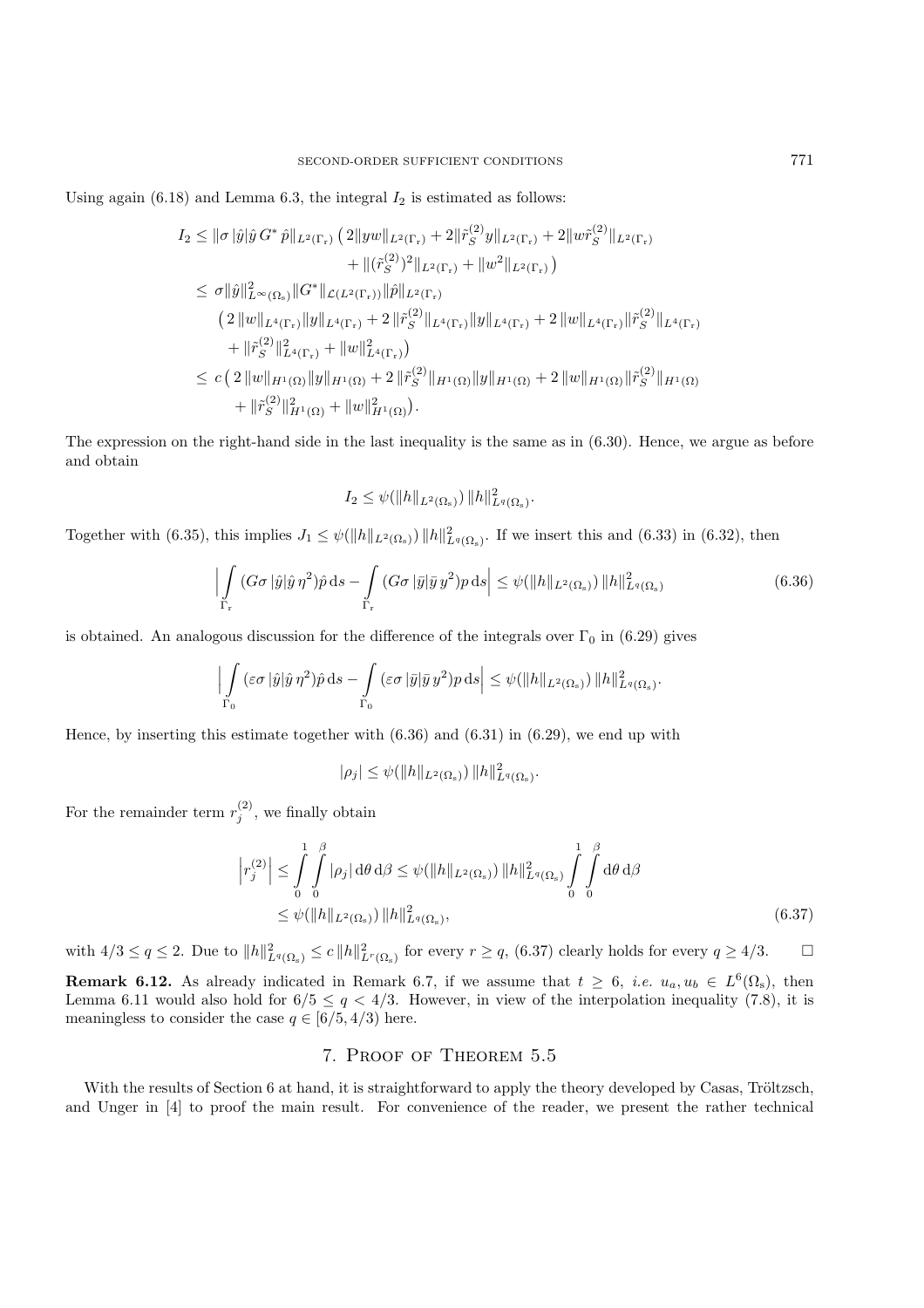arguments. As in the proof of Theorem 5.1, we start with the Taylor expansion of the reduced objective functional

$$
j(u) = j(\bar{u}) + j'(\bar{u})(u - \bar{u}) + \frac{1}{2}j''(\bar{u})(u - \bar{u})^2 + r_j^{(2)}
$$
\n(7.1)

with  $u \in U_{ad}$ .

(*i*) Estimation of the first derivative  $j'(\bar{u})(u - \bar{u})$ 

A pointwise evaluation of the necessary conditions in (4.20) yields

$$
j'(\bar{u})(x)\big(u(x)-\bar{u}(x)\big)=\big(p(x)+\nu\bar{u}(x)\big)\big(u(x)-\bar{u}(x)\big)\geq 0\quad a.e.\,\,\text{in }\Omega_{\mathrm{s}},\quad\forall\ u\in U_{ad}.
$$

This implies  $(p(x) + \nu \bar{u}(x))(u(x) - \bar{u}(x)) = |p(x) + \nu \bar{u}(x)||u(x) - \bar{u}(x)|$ . Hence, with Definition 5.2, we obtain for the first derivative of  $j$ 

$$
j'(\bar{u})(u-\bar{u}) = \int_{A_{\tau}} |p(x) + \nu \bar{u}(x)||u(x) - \bar{u}(x)| dx + \int_{\Omega_{\text{s}} \backslash A_{\tau}} |p(x) + \nu \bar{u}(x)||u(x) - \bar{u}(x)| dx
$$
  

$$
\geq \int_{A_{\tau}} \tau |u(x) - \bar{u}(x)| dx = \tau ||u - \bar{u}||_{L^{1}(A_{\tau})}. \tag{7.2}
$$

(*ii*) Estimation of the second derivative  $j''(\bar{u})(u - \bar{u})^2$ 

Let  $\tilde{u}$  be defined by

$$
\tilde{u}(x) = \begin{cases} \bar{u}(x), & \text{for } x \in A_{\tau} \\ u(x), & \text{for } x \notin A_{\tau}, \end{cases}
$$

and thus  $(\tilde{u} - \bar{u}) \in C_{\tau}(\bar{u})$ , thanks to Definition 5.4. We continue with

$$
j''(\bar{u})(u-\bar{u})^2 = j''(u-\tilde{u}+\tilde{u}-\bar{u})
$$
  
=  $j''(\bar{u})(u-\tilde{u})^2 + 2j''(\bar{u})[u-\tilde{u}, \tilde{u}-\bar{u}] + j''(\bar{u})(\tilde{u}-\bar{u})^2.$  (7.3)

In the following, we estimate the three addends on the right-hand side of (7.3) separately. To that end, define  $y = S'(\bar{u})u$  and  $\tilde{y} = S'(\bar{u})\tilde{u}$ . Then, with (6.24) and Lemma 6.10, one obtains

$$
j''(\bar{u})(u - \tilde{u})^2 = \|\nabla(y - \tilde{y})\|_{L^2(\Omega_{\rm g})} + \nu \|u - \tilde{u}\|_{L^2(\Omega_{\rm s})}
$$
  
\n
$$
- 12 \int_{\Gamma_{\rm r}} G(\sigma |\bar{y}|\bar{y}(y - \tilde{y})^2) p \, \mathrm{d}s - 12 \int_{\Gamma_{0}} \varepsilon \sigma |\bar{y}|\bar{y}(y - \tilde{y})^2 p \, \mathrm{d}s
$$
  
\n
$$
\geq -12 \left| \int_{\Gamma_{\rm r}} G(\sigma |\bar{y}|\bar{y}(y - \tilde{y})^2) p \, \mathrm{d}s + \int_{\Gamma_{0}} \varepsilon \sigma |\bar{y}|\bar{y}(y - \tilde{y})^2 p \, \mathrm{d}s \right|
$$
  
\n
$$
\geq -c_1 \|u - \tilde{u}\|_{L^q(\Omega_{\rm s})}^2, \tag{7.4}
$$

where  $c_1$  denotes a positive generic constant. Moreover, here and in the following, q is as before given by Definition 5.3 such that  $q \in [4/3, 2]$ . The second addend is transformed into

$$
j''(\bar{u})[u-\tilde{u}, \tilde{u}-\bar{u}] = (\nabla(y-\tilde{y}), \nabla(\tilde{y}-\eta))_{L^2(\Omega_{\rm g})} + \nu(u-\tilde{u}, \tilde{u}-\bar{u})_{L^2(\Omega_{\rm s})}
$$

$$
-12 \int G(\sigma |\bar{y}|\bar{y}(y-\tilde{y})(\tilde{y}-\eta)) p \,ds - 12 \int_{\Gamma_0} \varepsilon \sigma |\bar{y}|\bar{y}(y-\tilde{y})(\tilde{y}-\eta) p \,ds,
$$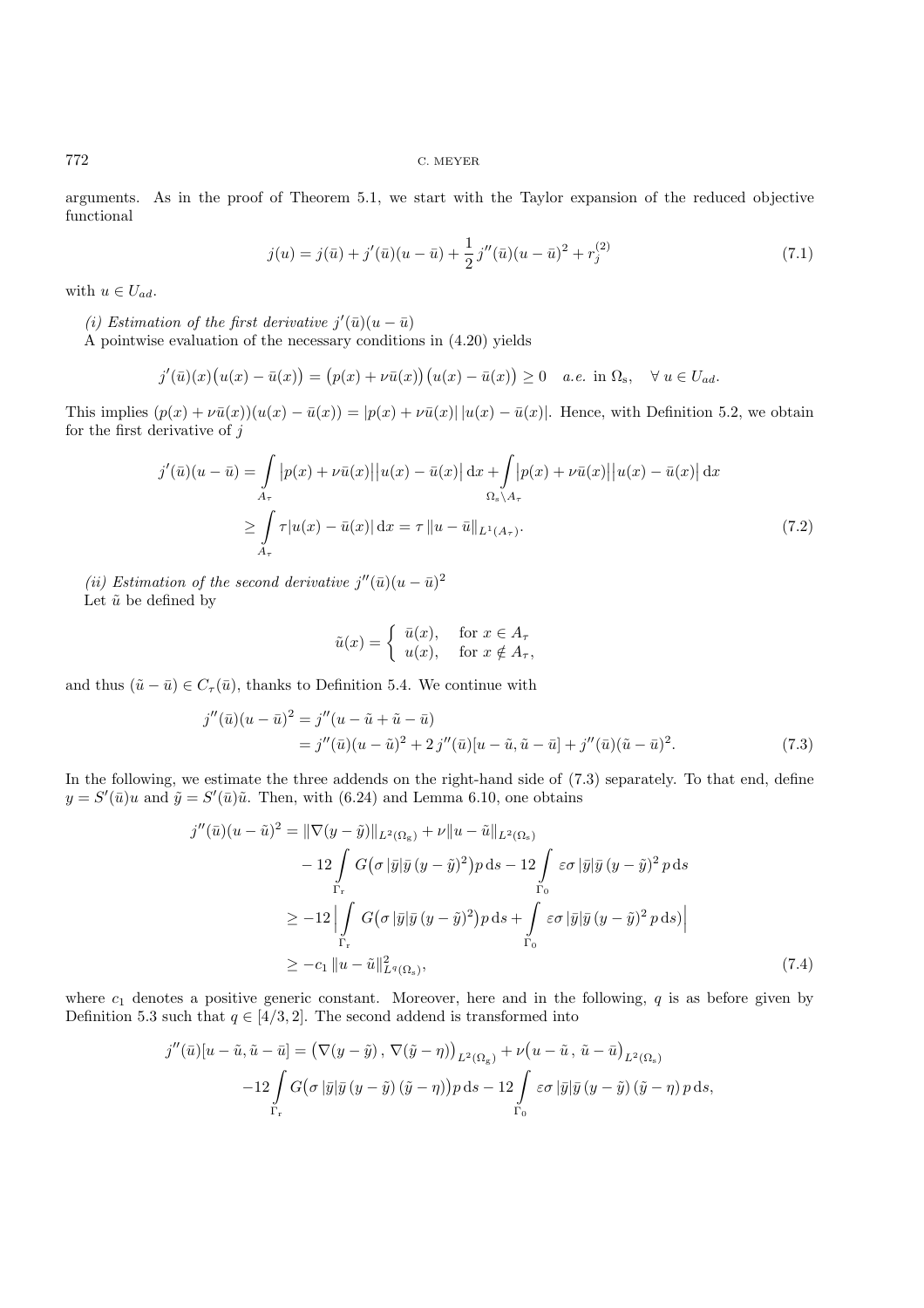where y and  $\tilde{y}$  are defined as above and  $\eta$  is given by  $\eta = S'(\bar{u})\bar{u}$ . By the definition of  $\tilde{u}$ , we have  $(\tilde{u} - \bar{u})(x) = 0$ , if  $x \in A_{\tau}$ , and  $(u - \tilde{u})(x) = 0$ , if  $x \in \Omega_s \backslash A_{\tau}$ , and hence  $(u - \tilde{u}, \tilde{u} - \bar{u})_{L^2(\Omega_s)} = 0$ . Moreover, Lemma 6.6 implies

$$
- \left| \left( \nabla (y - \tilde{y}), \nabla (\tilde{y} - \eta) \right)_{L^2(\Omega_{\mathcal{S}})} \right| \geq - \|y - \tilde{y}\|_{H^1(\Omega)} \|\tilde{y} - \eta\|_{H^1(\Omega)} \geq -c \|u - \tilde{u}\|_{L^q(\Omega_{\mathcal{S}})} \|\tilde{u} - \bar{u}\|_{L^q(\Omega_{\mathcal{S}})}.
$$

The boundary integrals are again estimated with Lemma 6.10, and hence it follows that

$$
j''(\bar{u})[u-\tilde{u},\tilde{u}-\bar{u}]\geq -c_2\|u-\tilde{u}\|_{L^q(\Omega_s)}\|\tilde{u}-\bar{u}\|_{L^q(\Omega_s)}
$$

with a positive generic constant c<sub>2</sub>. Due to  $(\tilde{u} - \bar{u}) \in C_{\tau}(\bar{u})$ , condition (SSC) yields for the last addend in (7.3)

$$
j''(\bar{u})(\tilde{u}-\bar{u})^2 \ge \delta \left\|\tilde{u}-\bar{u}\right\|_{L^q(\Omega_s)}^2.
$$
\n
$$
(7.5)
$$

In view of

$$
\|u - \bar{u}\|_{L^{q}(\Omega_{s})}^{2} = \|u - \tilde{u} + \tilde{u} - \bar{u}\|_{L^{q}(\Omega_{s})}^{2}
$$
  
\$\leq \|u - \tilde{u}\|\_{L^{q}(\Omega\_{s})}^{2} + 2 \|u - \tilde{u}\|\_{L^{q}(\Omega\_{s})} \| \tilde{u} - \bar{u}\|\_{L^{q}(\Omega\_{s})} + \| \tilde{u} - \bar{u}\|\_{L^{q}(\Omega\_{s})}^{2},

this, together with (7.4) and (7.5), implies

$$
j''(\bar{u})(u-\bar{u})^2 \ge \delta \|u-\bar{u}\|_{L^q(\Omega_{\rm s})}^2 - (\delta + c_1) \|u-\tilde{u}\|_{L^q(\Omega_{\rm s})}^2 - (2\delta + c_2) \|u-\tilde{u}\|_{L^q(\Omega_{\rm s})} \| \tilde{u}-\bar{u}\|_{L^q(\Omega_{\rm s})}.
$$

By applying Young's inequality, we obtain

$$
j''(\bar{u})(u-\bar{u})^2 \ge \delta \|u-\bar{u}\|_{L^q(\Omega_s)}^2 - \left(\delta + c_1 + \frac{2\delta + c_2}{\kappa}\right) \|u-\bar{u}\|_{L^q(A_\tau)}^2 - (2\delta + c_2)\kappa \|u-\bar{u}\|_{L^q(\Omega_s)}^2, \tag{7.6}
$$

with an arbitrary  $\kappa > 0$ . Here, we used that

$$
||u - \tilde{u}||_{L^{q}(\Omega_{s})} = ||u - \bar{u}||_{L^{q}(A_{\tau})}
$$

and

$$
\|\tilde{u}-\bar{u}\|_{L^q(\Omega_\mathrm{s})}=\|u-\bar{u}\|_{L^q(\Omega\setminus A_\tau)}\leq \|u-\bar{u}\|_{L^q(\Omega_\mathrm{s})}
$$

hold true thanks to the definition of  $\tilde{u}$ .

*(iii) The quadratic growth condition*

Next, we insert (7.2) and (7.6) in the Taylor expansion (7.1) and obtain

$$
j(u) \geq j(\bar{u}) + \tau \|u - \bar{u}\|_{L^{1}(A_{\tau})} - \frac{1}{2} \left( \delta + c_{1} + \frac{2\delta + c_{2}}{\kappa} \right) \|u - \bar{u}\|_{L^{q}(A_{\tau})}^{2} + \frac{1}{2} \left( \delta - (2\delta + c_{2})\kappa - 2 \frac{|r_{j}^{(2)}|}{\|u - \bar{u}\|_{L^{q}(\Omega_{s})}^{2}} \right) \|u - \bar{u}\|_{L^{q}(\Omega_{s})}^{2}.
$$
\n
$$
(7.7)
$$

The well-known interpolation inequality (*cf.* Brezis [2]) implies

$$
||u - \bar{u}||_{L^{q}(A_{\tau})}^{2} \le ||u - \bar{u}||_{L^{1}(A_{\tau})} ||u - \bar{u}||_{L^{s}(A_{\tau})}
$$
  
\n
$$
\le ||u - \bar{u}||_{L^{1}(A_{\tau})} ||u - \bar{u}||_{L^{s}(\Omega_{s})},
$$
\n(7.8)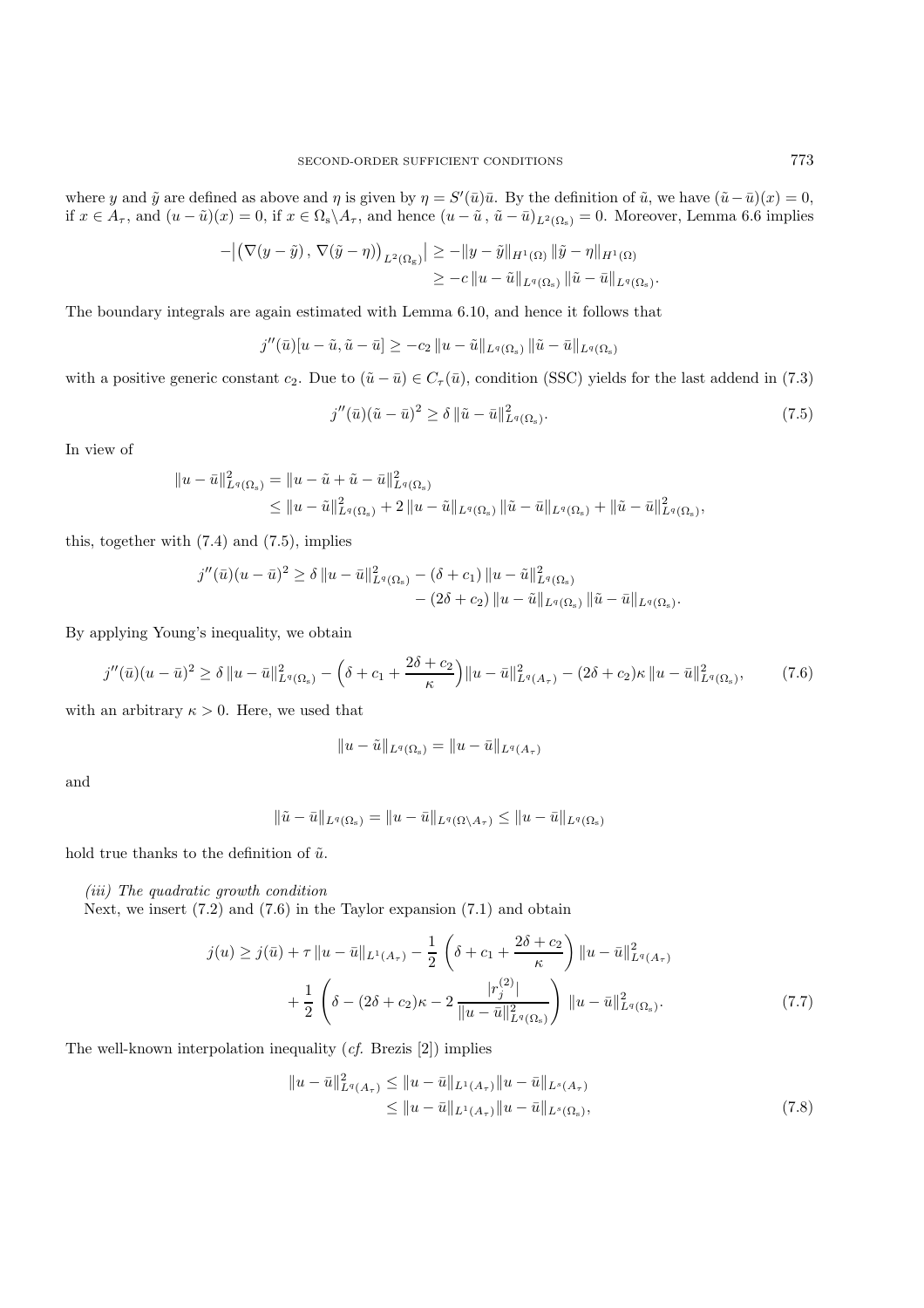with s and q according to Definition 5.3. Then  $(7.7)$  results in

$$
j(u) \ge j(\bar{u}) + a_1 \|u - \bar{u}\|_{L^1(A_\tau)} + \frac{1}{2} a_2 \|u - \bar{u}\|_{L^q(\Omega_s)}^2,
$$
\n
$$
(7.9)
$$

with

$$
a_1 = \tau - \frac{1}{2} \left( \delta + c_1 + \frac{2\delta + c_2}{\kappa} \right) ||u - \bar{u}||_{L^s(\Omega_s)}
$$

and

$$
a_2 = \delta - (2\delta + c_2)\kappa - 2\frac{|r_j^{(2)}|}{\|u - \bar{u}\|_{L^q(\Omega_s)}^2}.
$$

To derive the quadratic growth condition (5.9), we show that  $a_1$  and  $a_2$  are non negative, if  $||u - \bar{u}||_{L^s(\Omega_s)}$  is sufficiently small. We start with  $a_2$  and define  $\varepsilon_r := |r_j^{(2)}|/||u - \bar{u}||^2_{L^q(\Omega_s)}$ . Due to Lemma 6.11, *i.e.* the property of the second-order remainder term,  $\varepsilon_r$  tends to zero if  $\varepsilon_1 := \|u-\bar{u}\|_{L^2(\Omega_s)}$  is chosen sufficiently small. Therefore, if we also set  $\kappa$  sufficiently small, there exists a constant  $\bar{\sigma}$  such that

$$
a_2 = \delta - (2\delta + c_2)\kappa - 2\varepsilon_r \ge 2\bar{\sigma} > 0. \tag{7.10}
$$

Furthermore,  $a_1$  is non negative, if  $\varepsilon_2 := ||u - \bar{u}||_{L^s(\Omega_s)}$  is sufficiently small, *i.e.* 

$$
\varepsilon_2 \leq \frac{2\,\tau}{\delta + c_1 + (2\delta + c_2)/\kappa}.
$$

By assumption, we have  $s \geq 2$  and therefore,

$$
||u - \bar{u}||_{L^2(\Omega_s)} \leq c_s ||u - \bar{u}||_{L^s(\Omega_s)} \leq c_s \varepsilon_2
$$

follows. Thus, if we set  $\bar{\varepsilon} = \min\{\varepsilon_2; \varepsilon_1/c_s\}$ , then (7.10) is satisfied and  $a_1$  is non negative. Therefore, for every  $u \in U_{ad}$  with  $||u - \bar{u}||_{L^s(\Omega_s)} \leq \bar{\varepsilon}$ ,

$$
j(u) \geq j(\bar{u}) + \frac{1}{2} (\delta - (2\delta + c)\kappa - 2\varepsilon_r) \|u - \bar{u}\|_{L^q(\Omega_s)}^2 \geq j(\bar{u}) + \bar{\sigma} \|u - \bar{u}\|_{L^q(\Omega_s)}^2
$$

 $\Box$ holds true.

**Remark 7.1.** The analysis, presented above, is mainly based on the fact that the control only appears linearly in the state equation and quadratically in the objective functional. According to this, it is easy to see that the presented theory also holds for a general class of semilinear elliptic control problems, namely

$$
\text{(P)} \quad\n\begin{cases}\n\text{minimize} & J(y, u) = \int_{\Omega} f_{\Omega}(y, \nabla y) \, \mathrm{d}x + \int_{\Gamma} f_{\Gamma}(y) \, \mathrm{d}s + \frac{\nu}{2} \int_{\Omega} u^2 \, \mathrm{d}x \\
\text{subject to} & A y(x) + d(x, y(x)) = u(x) + g_{\Omega}(x) \quad \text{in } \Omega \\
& \frac{\partial y}{\partial n} + b(x, y(x)) = g_{\Gamma}(x) \quad \text{on } \Gamma \\
& \text{and} \quad u_a \le u(x) \le u_b \quad a.e. \text{ in } \Omega,\n\end{cases}
$$